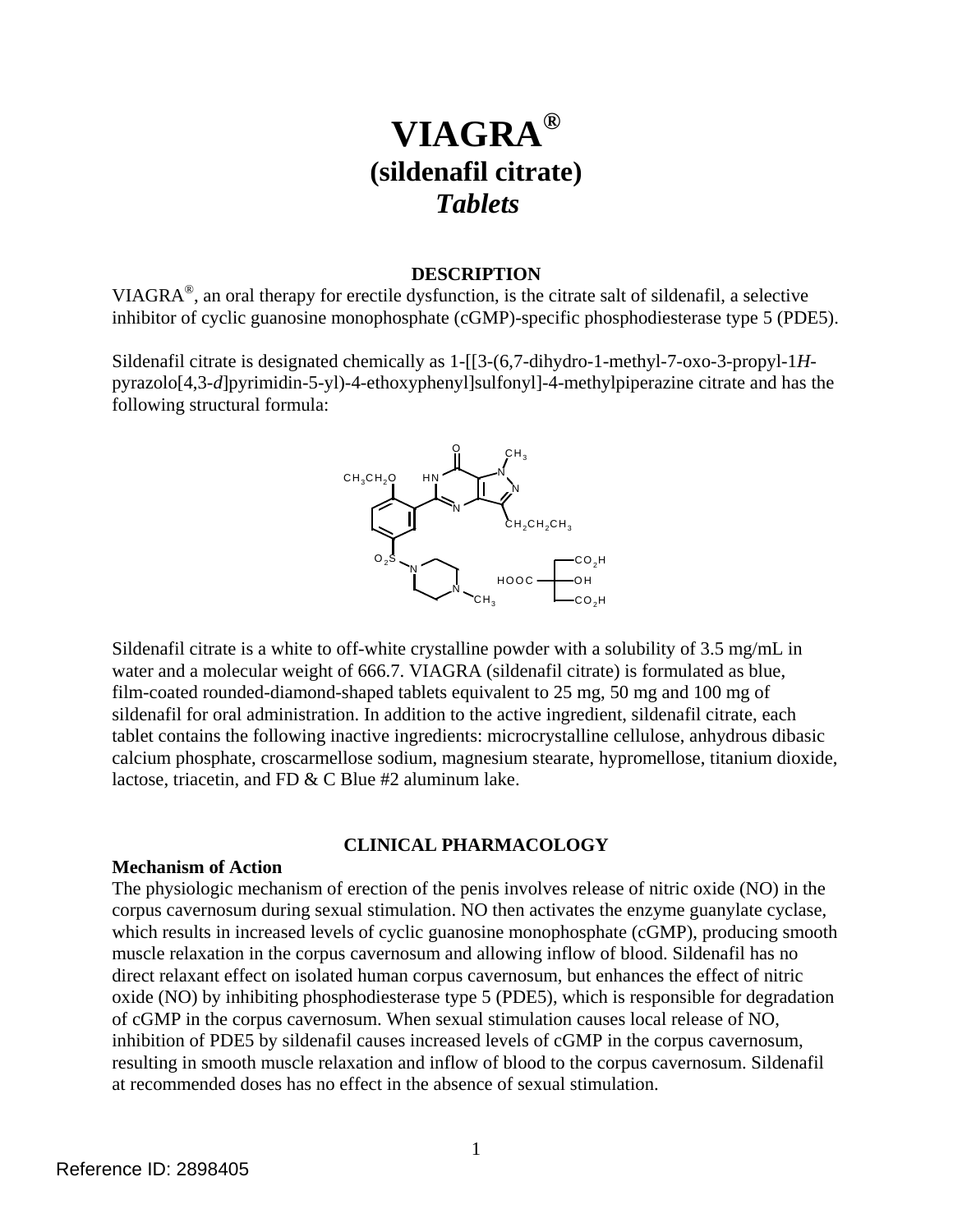Studies *in vitro* have shown that sildenafil is selective for PDE5. Its effect is more potent on PDE5 than on other known phosphodiesterases (10-fold for PDE6, >80-fold for PDE1, >700-fold for PDE2, PDE3, PDE4, PDE7, PDE8, PDE9, PDE10, and PDE11). The approximately 4,000-fold selectivity for PDE5 versus PDE3 is important because PDE3 is involved in control of cardiac contractility. Sildenafil is only about 10-fold as potent for PDE5 compared to PDE6, an enzyme found in the retina which is involved in the phototransduction pathway of the retina. This lower selectivity is thought to be the basis for abnormalities related to color vision observed with higher doses or plasma levels (see **Pharmacodynamics**).

In addition to human corpus cavernosum smooth muscle, PDE5 is also found in lower concentrations in other tissues including platelets, vascular and visceral smooth muscle, and skeletal muscle. The inhibition of PDE5 in these tissues by sildenafil may be the basis for the enhanced platelet antiaggregatory activity of nitric oxide observed *in vitro*, an inhibition of platelet thrombus formation *in vivo* and peripheral arterial-venous dilatation *in vivo*.

#### **Pharmacokinetics and Metabolism**

VIAGRA is rapidly absorbed after oral administration, with a mean absolute bioavailability of 41% (range 25-63%). Its pharmacokinetics are dose-proportional over the recommended dose range. It is eliminated predominantly by hepatic metabolism (mainly cytochrome P450 3A4) and is converted to an active metabolite with properties similar to the parent, sildenafil. The concomitant use of potent cytochrome P450 3A4 inhibitors (e.g., erythromycin, ketoconazole, itraconazole) as well as the nonspecific CYP inhibitor, cimetidine, is associated with increased plasma levels of sildenafil (see **DOSAGE AND ADMINISTRATION**). Both sildenafil and the metabolite have terminal half lives of about 4 hours.

Mean sildenafil plasma concentrations measured after the administration of a single oral dose of 100 mg to healthy male volunteers is depicted below:



Figure 1: Mean Sildenafil Plasma Concentrations in Healthy Male Volunteers.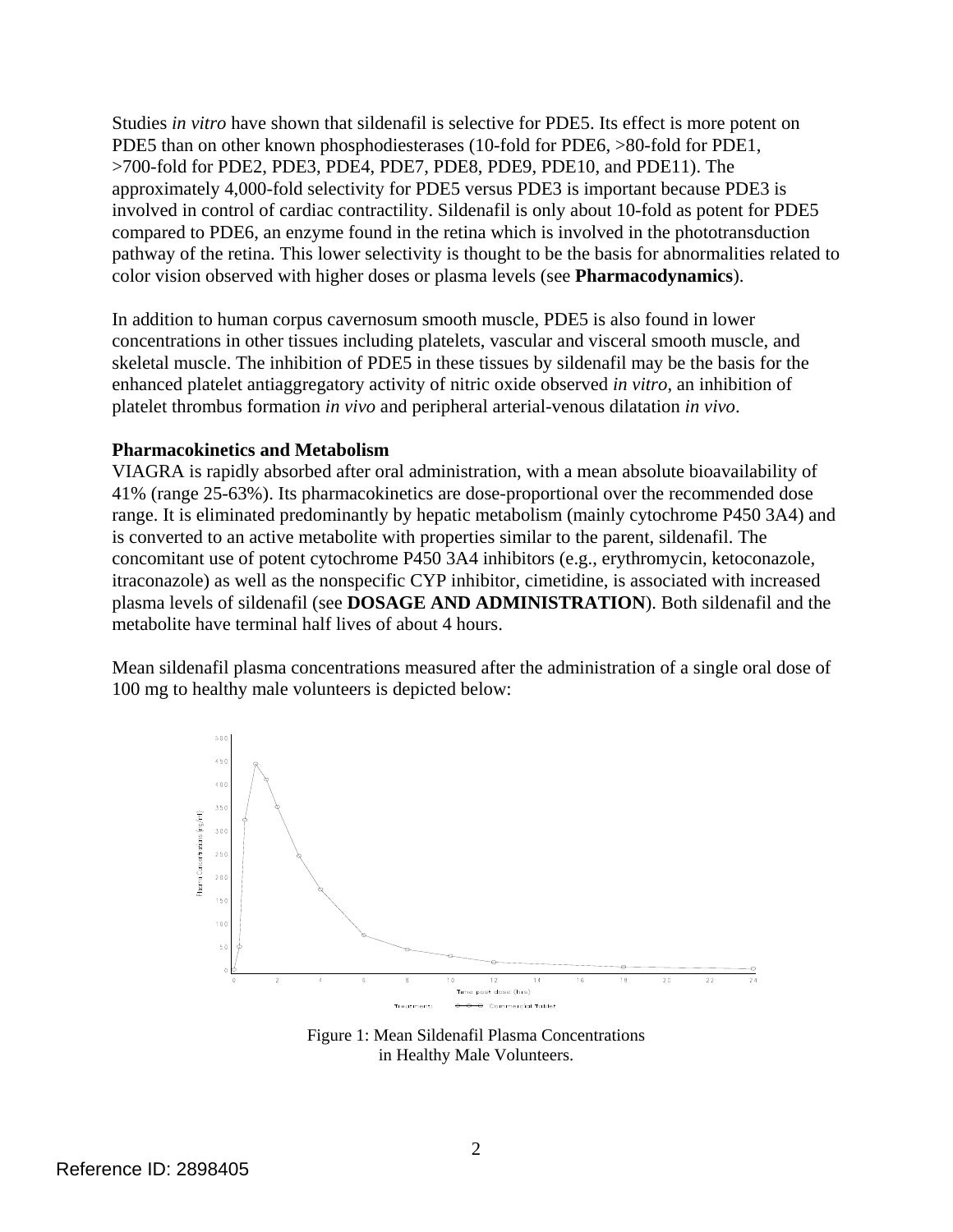**Absorption and Distribution:** VIAGRA is rapidly absorbed. Maximum observed plasma concentrations are reached within 30 to 120 minutes (median 60 minutes) of oral dosing in the fasted state. When VIAGRA is taken with a high fat meal, the rate of absorption is reduced, with a mean delay in  $T_{\text{max}}$  of 60 minutes and a mean reduction in  $C_{\text{max}}$  of 29%. The mean steady state volume of distribution (Vss) for sildenafil is 105 L, indicating distribution into the tissues. Sildenafil and its major circulating N-desmethyl metabolite are both approximately 96% bound to plasma proteins. Protein binding is independent of total drug concentrations.

Based upon measurements of sildenafil in semen of healthy volunteers 90 minutes after dosing, less than 0.001% of the administered dose may appear in the semen of patients.

**Metabolism and Excretion:** Sildenafil is cleared predominantly by the CYP3A4 (major route) and CYP2C9 (minor route) hepatic microsomal isoenzymes. The major circulating metabolite results from N-desmethylation of sildenafil, and is itself further metabolized. This metabolite has a PDE selectivity profile similar to sildenafil and an *in vitro* potency for PDE5 approximately 50% of the parent drug. Plasma concentrations of this metabolite are approximately 40% of those seen for sildenafil, so that the metabolite accounts for about 20% of sildenafil's pharmacologic effects.

After either oral or intravenous administration, sildenafil is excreted as metabolites predominantly in the feces (approximately 80% of administered oral dose) and to a lesser extent in the urine (approximately 13% of the administered oral dose). Similar values for pharmacokinetic parameters were seen in normal volunteers and in the patient population, using a population pharmacokinetic approach.

#### **Pharmacokinetics in Special Populations**

**Geriatrics:** Healthy elderly volunteers (65 years or over) had a reduced clearance of sildenafil, resulting in approximately 84% and 107% higher plasma AUC values of sildenafil and its active N-desmethyl metabolite, respectively, compared to those seen in healthy younger volunteers (18 45 years). Due to age-differences in plasma protein binding, the corresponding increase in the AUC of free (unbound) sildenafil and its active N-desmethyl metabolite were 45% and 57%, respectively.

**Renal Insufficiency:** In volunteers with mild (CLcr=50-80 mL/min) and moderate (CLcr=30-49 mL/min) renal impairment, the pharmacokinetics of a single oral dose of VIAGRA (50 mg) were not altered. In volunteers with severe (CLcr=<30 mL/min) renal impairment, sildenafil clearance was reduced, resulting in approximately doubling of AUC and  $C_{\text{max}}$ compared to age-matched volunteers with no renal impairment.

In addition, N-desmethyl metabolite AUC and Cmax values significantly increased 200% and 79% respectively in subjects with severe renal impairment compared to subjects with normal renal function.

**Hepatic Insufficiency:** In volunteers with hepatic cirrhosis (Child-Pugh A and B), sildenafil clearance was reduced, resulting in increases in AUC (85%) and  $C_{\text{max}}$  (47%) compared to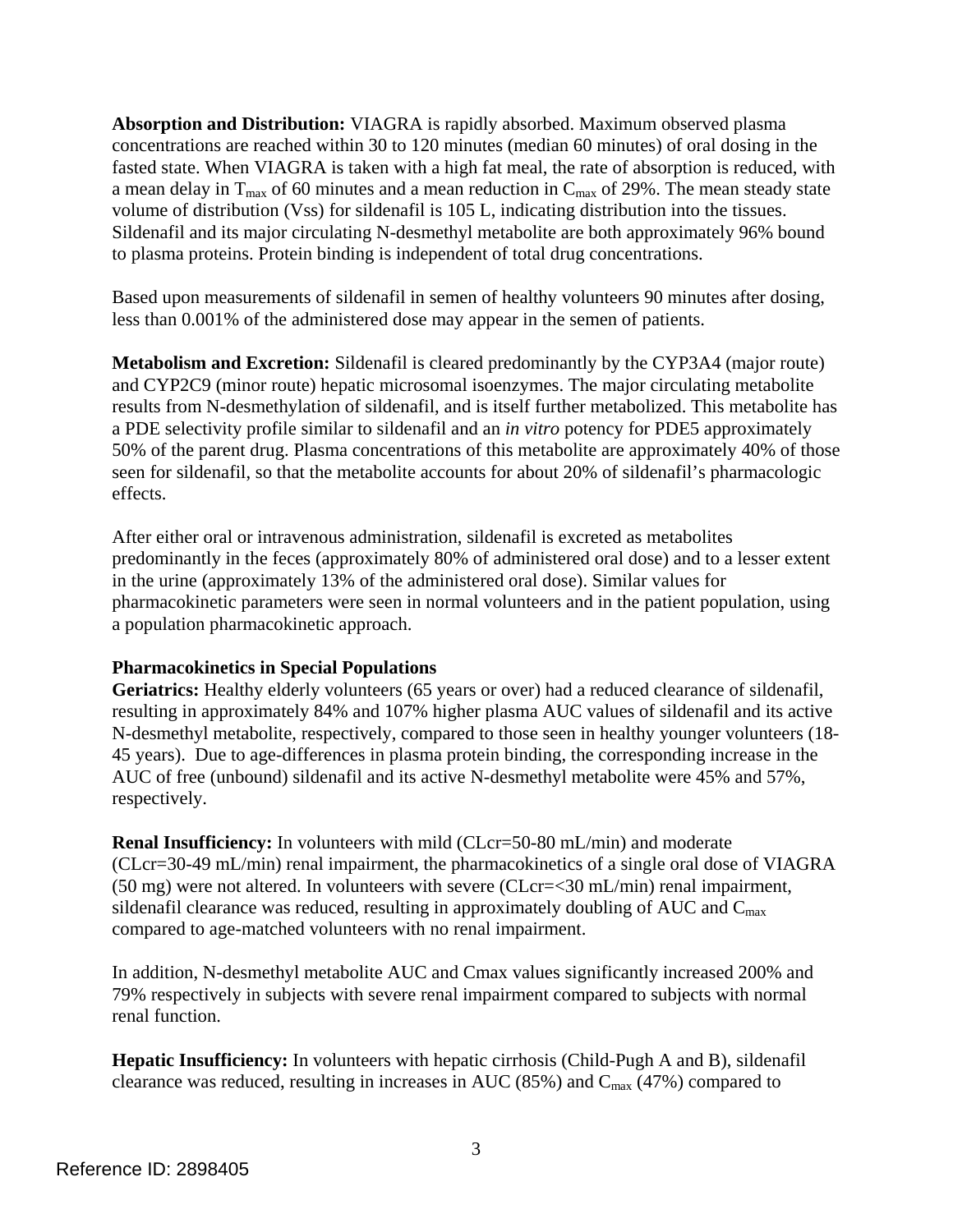age-matched volunteers with no hepatic impairment. The pharmacokinetics of sildenafil in patients with severely impaired hepatic function (Child Pugh class C) have not been studied.

Therefore, age >65, hepatic impairment and severe renal impairment are associated with increased plasma levels of sildenafil. A starting oral dose of 25 mg should be considered in those patients (see **DOSAGE AND ADMINISTRATION**).

#### **Pharmacodynamics**

**Effects of VIAGRA on Erectile Response:** In eight double-blind, placebo-controlled crossover studies of patients with either organic or psychogenic erectile dysfunction, sexual stimulation resulted in improved erections, as assessed by an objective measurement of hardness and duration of erections (RigiScan®), after VIAGRA administration compared with placebo. Most studies assessed the efficacy of VIAGRA approximately 60 minutes post dose. The erectile response, as assessed by RigiScan®, generally increased with increasing sildenafil dose and plasma concentration. The time course of effect was examined in one study, showing an effect for up to 4 hours but the response was diminished compared to 2 hours.

**Effects of VIAGRA on Blood Pressure:** Single oral doses of sildenafil (100 mg) administered to healthy volunteers produced decreases in sitting blood pressure (mean maximum decrease in systolic/diastolic blood pressure of 8.3/5.3 mmHg). The decrease in sitting blood pressure was most notable approximately 1-2 hours after dosing, and was not different than placebo at 8 hours. Similar effects on blood pressure were noted with 25 mg, 50 mg and 100 mg of VIAGRA, therefore the effects are not related to dose or plasma levels within this dosage range. Larger effects were recorded among patients receiving concomitant nitrates (see **CONTRAINDICATIONS**).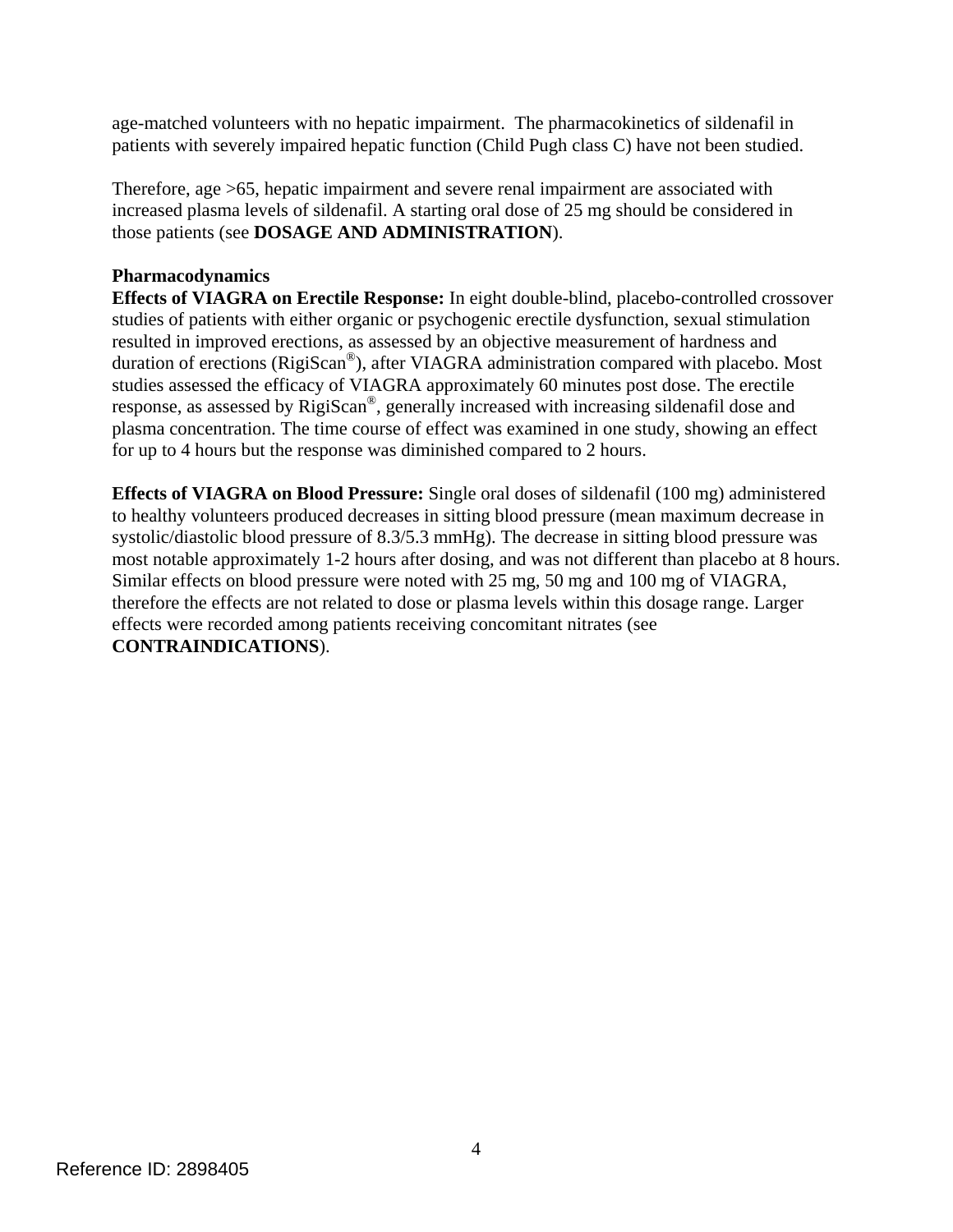

Figure 2: Mean Change from Baseline in Sitting Systolic Blood Pressure, Healthy Volunteers.

**Effects of VIAGRA on Cardiac Parameters:** Single oral doses of sildenafil up to 100 mg produced no clinically relevant changes in the ECGs of normal male volunteers.

Studies have produced relevant data on the effects of VIAGRA on cardiac output. In one small, open-label, uncontrolled, pilot study, eight patients with stable ischemic heart disease underwent Swan-Ganz catheterization. A total dose of 40 mg sildenafil was administered by four intravenous infusions.

The results from this pilot study are shown in Table 1; the mean resting systolic and diastolic blood pressures decreased by 7% and 10% compared to baseline in these patients. Mean resting values for right atrial pressure, pulmonary artery pressure, pulmonary artery occluded pressure and cardiac output decreased by 28%, 28%, 20% and 7% respectively. Even though this total dosage produced plasma sildenafil concentrations which were approximately 2 to 5 times higher than the mean maximum plasma concentrations following a single oral dose of 100 mg in healthy male volunteers, the hemodynamic response to exercise was preserved in these patients.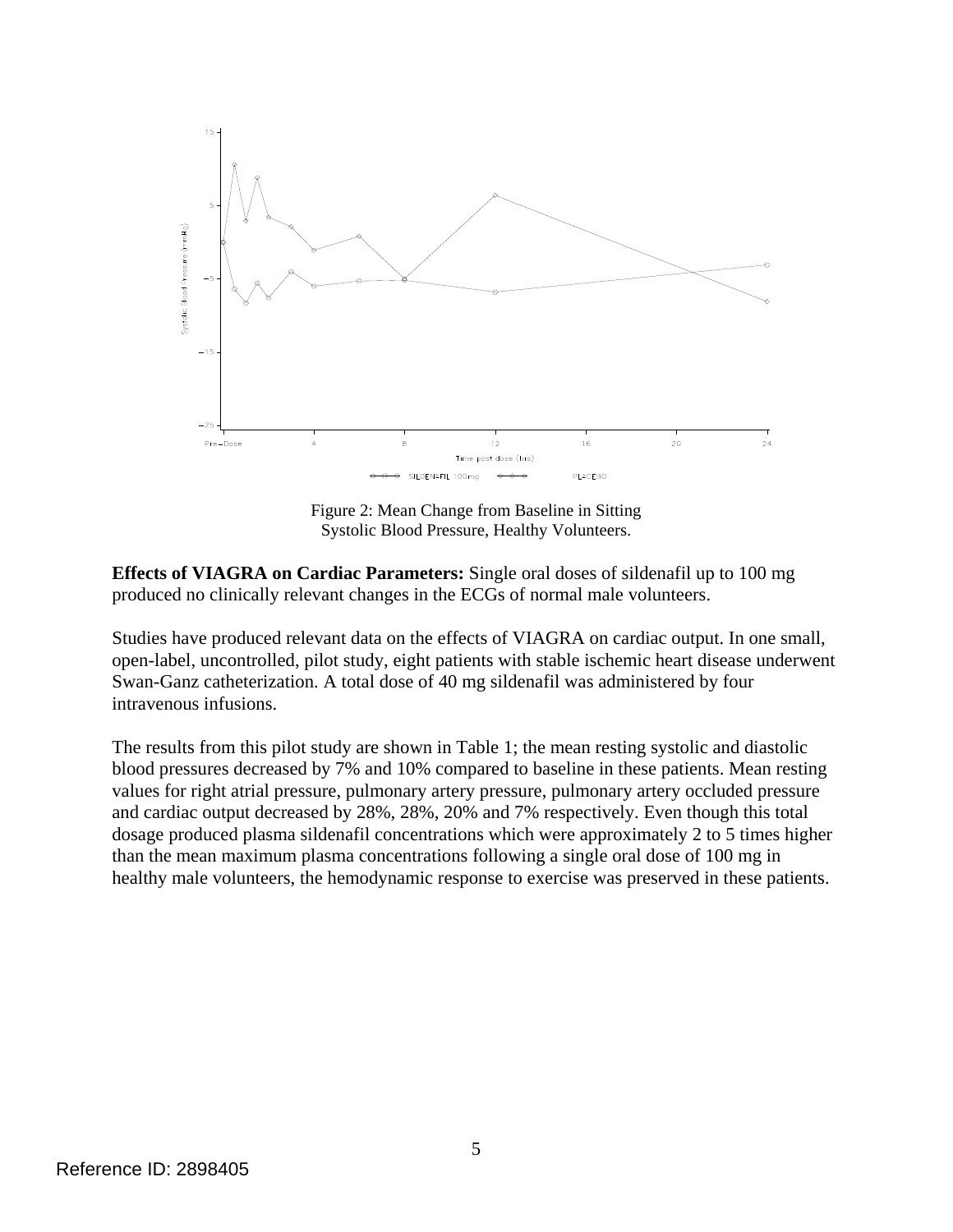| Means $\pm$ SD           | At rest |                  |   | After 4 minutes of exercise |                          |                  |             |                  |
|--------------------------|---------|------------------|---|-----------------------------|--------------------------|------------------|-------------|------------------|
|                          | n       | <b>Baseline</b>  | n | Sildenafil                  | $\mathbf n$              | <b>Baseline</b>  | $\mathbf n$ | Sildenafil       |
|                          |         | (B2)             |   | (D1)                        |                          |                  |             |                  |
| PAOP (mmHg)              | 8       | $8.1 \pm 5.1$    | 8 | $6.5 \pm 4.3$               | 8                        | $36.0 \pm 13.7$  | 8           | $27.8 \pm 15.3$  |
| Mean PAP (mmHg)          | 8       | $16.7 \pm 4$     | 8 | $12.1 \pm 3.9$              | 8                        | $39.4 \pm 12.9$  | 8           | $31.7 \pm 13.2$  |
| Mean RAP (mmHg)          | 7       | $5.7 \pm 3.7$    | 8 | $4.1 \pm 3.7$               | $\overline{\phantom{0}}$ |                  |             |                  |
| Systolic SAP (mmHg)      | 8       | $150.4 \pm 12.4$ | 8 | $140.6 \pm 16.5$            | 8                        | $199.5 \pm 37.4$ | 8           | $187.8 \pm 30.0$ |
| Diastolic SAP (mmHg)     | 8       | $73.6 \pm 7.8$   | 8 | $65.9 \pm 10$               | 8                        | $84.6 \pm 9.7$   | 8           | $79.5 \pm 9.4$   |
| Cardiac output $(L/min)$ | 8       | $5.6 \pm 0.9$    | 8 | $5.2 \pm 1.1$               | 8                        | $11.5 \pm 2.4$   | 8           | $10.2 \pm 3.5$   |
| Heart rate (bpm)         | 8       | $67 \pm 11.1$    | 8 | $66.9 \pm 12$               | 8                        | $101.9 \pm 11.6$ | 8           | $99.0 \pm 20.4$  |

#### **TABLE 1. HEMODYNAMIC DATA IN PATIENTS WITH STABLE ISCHEMIC HEART DISEASE AFTER IV ADMINISTRATION OF 40 MG SILDENAFIL**

In a double-blind study, 144 patients with erectile dysfunction and chronic stable angina limited by exercise, not receiving chronic oral nitrates, were randomized to a single dose of placebo or VIAGRA 100 mg 1 hour prior to exercise testing. The primary endpoint was time to limiting angina in the evaluable cohort. The mean times (adjusted for baseline) to onset of limiting angina were 423.6 and 403.7 seconds for sildenafil (N=70) and placebo, respectively. These results demonstrated that the effect of VIAGRA on the primary endpoint was statistically non-inferior to placebo.

**Effects of VIAGRA on Vision:** At single oral doses of 100 mg and 200 mg, transient dose-related impairment of color discrimination (blue/green) was detected using the Farnsworth-Munsell 100-hue test, with peak effects near the time of peak plasma levels. This finding is consistent with the inhibition of PDE6, which is involved in phototransduction in the retina. An evaluation of visual function at doses up to twice the maximum recommended dose revealed no effects of VIAGRA on visual acuity, intraocular pressure, or pupillometry.

#### **Clinical Studies**

In clinical studies, VIAGRA was assessed for its effect on the ability of men with erectile dysfunction (ED) to engage in sexual activity and in many cases specifically on the ability to achieve and maintain an erection sufficient for satisfactory sexual activity. VIAGRA was evaluated primarily at doses of 25 mg, 50 mg and 100 mg in 21 randomized, double-blind, placebo-controlled trials of up to 6 months in duration, using a variety of study designs (fixed dose, titration, parallel, crossover). VIAGRA was administered to more than 3,000 patients aged 19 to 87 years, with ED of various etiologies (organic, psychogenic, mixed) with a mean duration of 5 years. VIAGRA demonstrated statistically significant improvement compared to placebo in all 21 studies. The studies that established benefit demonstrated improvements in success rates for sexual intercourse compared with placebo.

The effectiveness of VIAGRA was evaluated in most studies using several assessment instruments. The primary measure in the principal studies was a sexual function questionnaire (the International Index of Erectile Function - IIEF) administered during a 4-week treatment-free run-in period, at baseline, at follow-up visits, and at the end of double-blind, placebo-controlled, at-home treatment. Two of the questions from the IIEF served as primary study endpoints;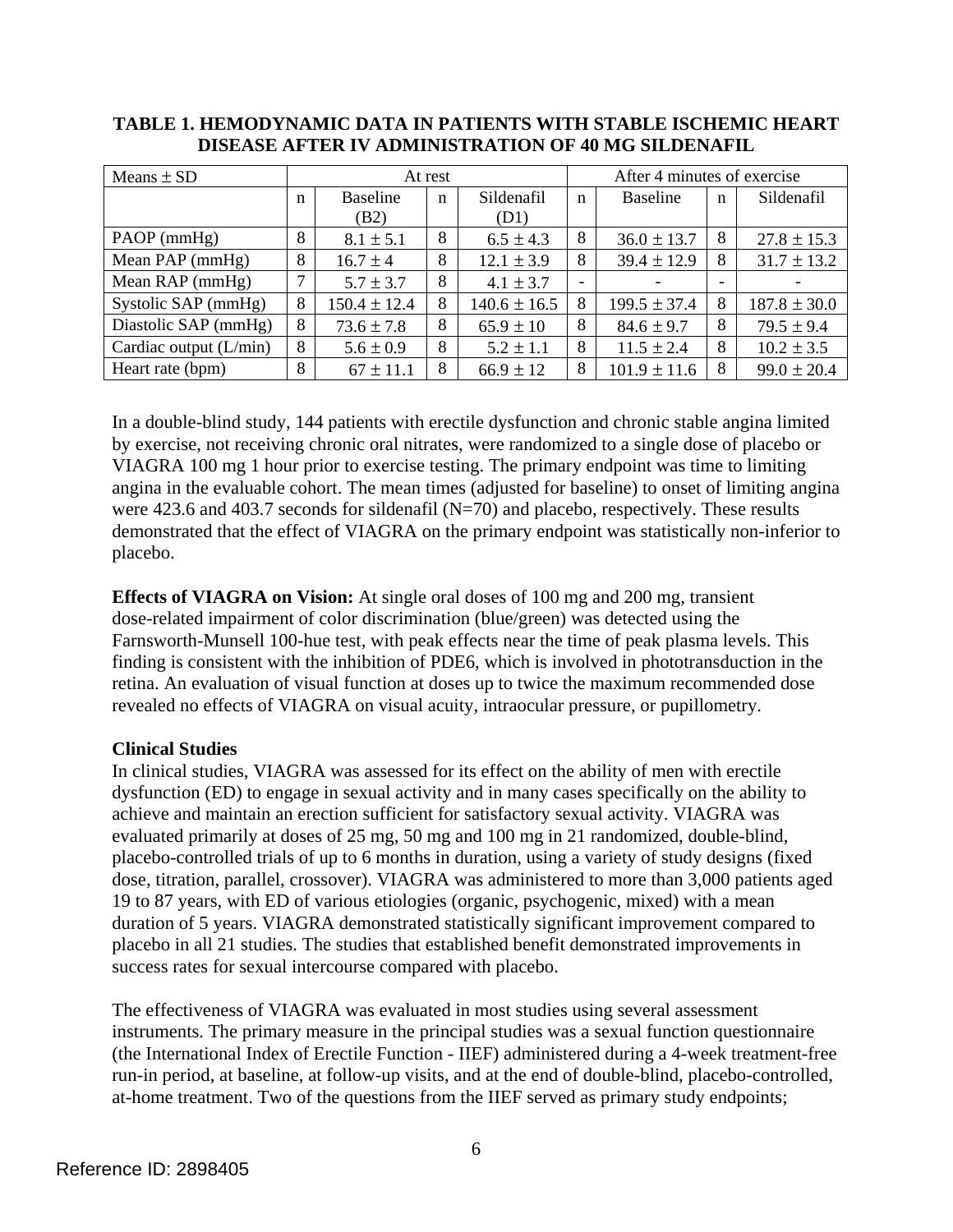categorical responses were elicited to questions about (1) the ability to achieve erections sufficient for sexual intercourse and (2) the maintenance of erections after penetration. The patient addressed both questions at the final visit for the last 4 weeks of the study. The possible categorical responses to these questions were (0) no attempted intercourse, (1) never or almost never, (2) a few times, (3) sometimes, (4) most times, and (5) almost always or always. Also collected as part of the IIEF was information about other aspects of sexual function, including information on erectile function, orgasm, desire, satisfaction with intercourse, and overall sexual satisfaction. Sexual function data were also recorded by patients in a daily diary. In addition, patients were asked a global efficacy question and an optional partner questionnaire was administered.

The effect on one of the major end points, maintenance of erections after penetration, is shown in Figure 3, for the pooled results of 5 fixed-dose, dose-response studies of greater than one month duration, showing response according to baseline function. Results with all doses have been pooled, but scores showed greater improvement at the 50 and 100 mg doses than at 25 mg. The pattern of responses was similar for the other principal question, the ability to achieve an erection sufficient for intercourse. The titration studies, in which most patients received 100 mg, showed similar results. Figure 3 shows that regardless of the baseline levels of function, subsequent function in patients treated with VIAGRA was better than that seen in patients treated with placebo. At the same time, on-treatment function was better in treated patients who were less impaired at baseline.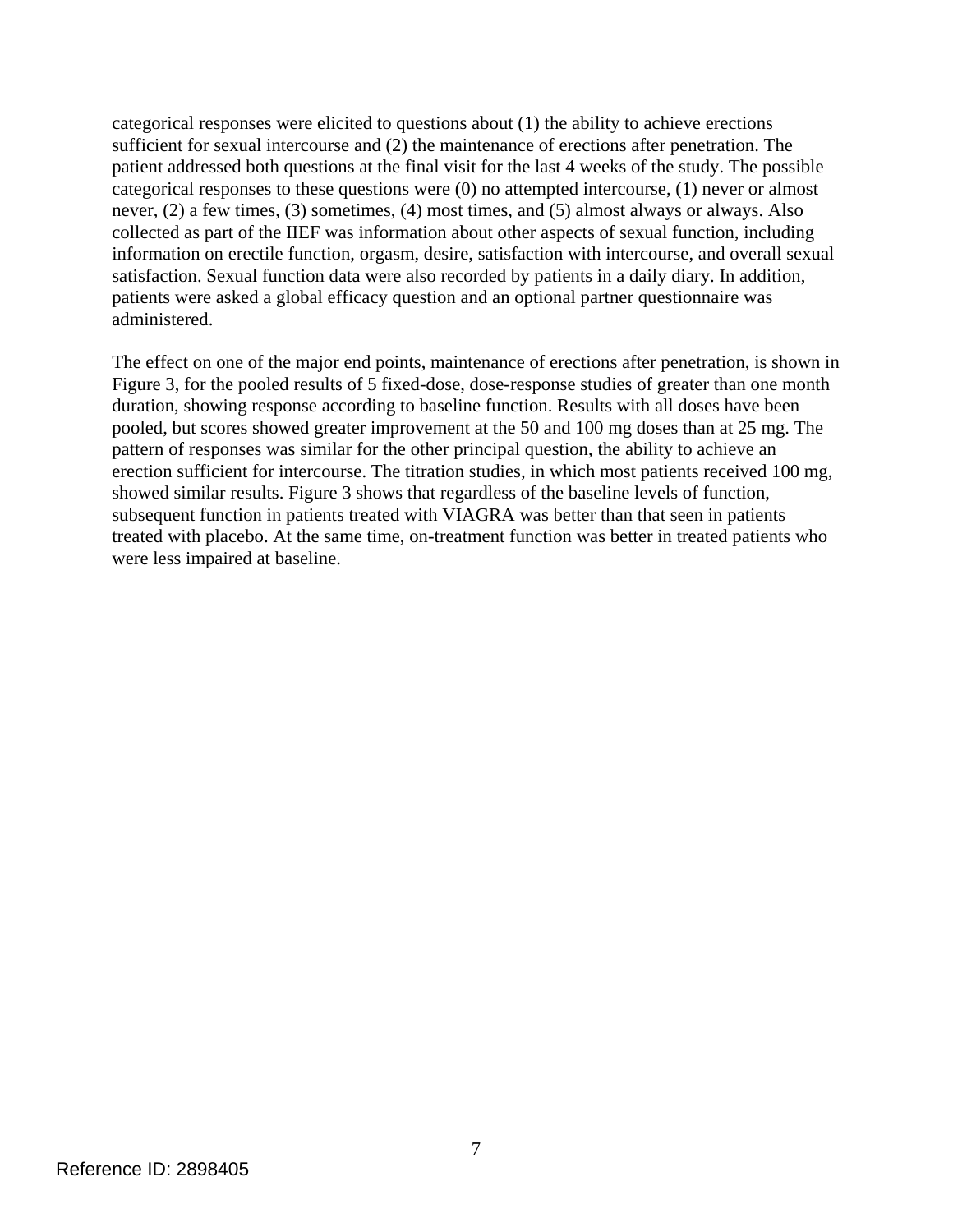

#### Effect of VIAGRA on Maintenance of Erection by Baseline Score





Figure 3. Effect of VIAGRA and Placebo on Maintenance of Erection by Baseline Score.

The frequency of patients reporting improvement of erections in response to a global question in four of the randomized, double-blind, parallel, placebo-controlled fixed dose studies (1797 patients) of 12 to 24 weeks duration is shown in Figure 4. These patients had erectile dysfunction at baseline that was characterized by median categorical scores of 2 (a few times) on principal IIEF questions. Erectile dysfunction was attributed to organic (58%; generally not characterized, but including diabetes and excluding spinal cord injury), psychogenic (17%), or mixed (24%) etiologies. Sixty-three percent, 74%, and 82% of the patients on 25 mg, 50 mg and 100 mg of VIAGRA, respectively, reported an improvement in their erections, compared to 24%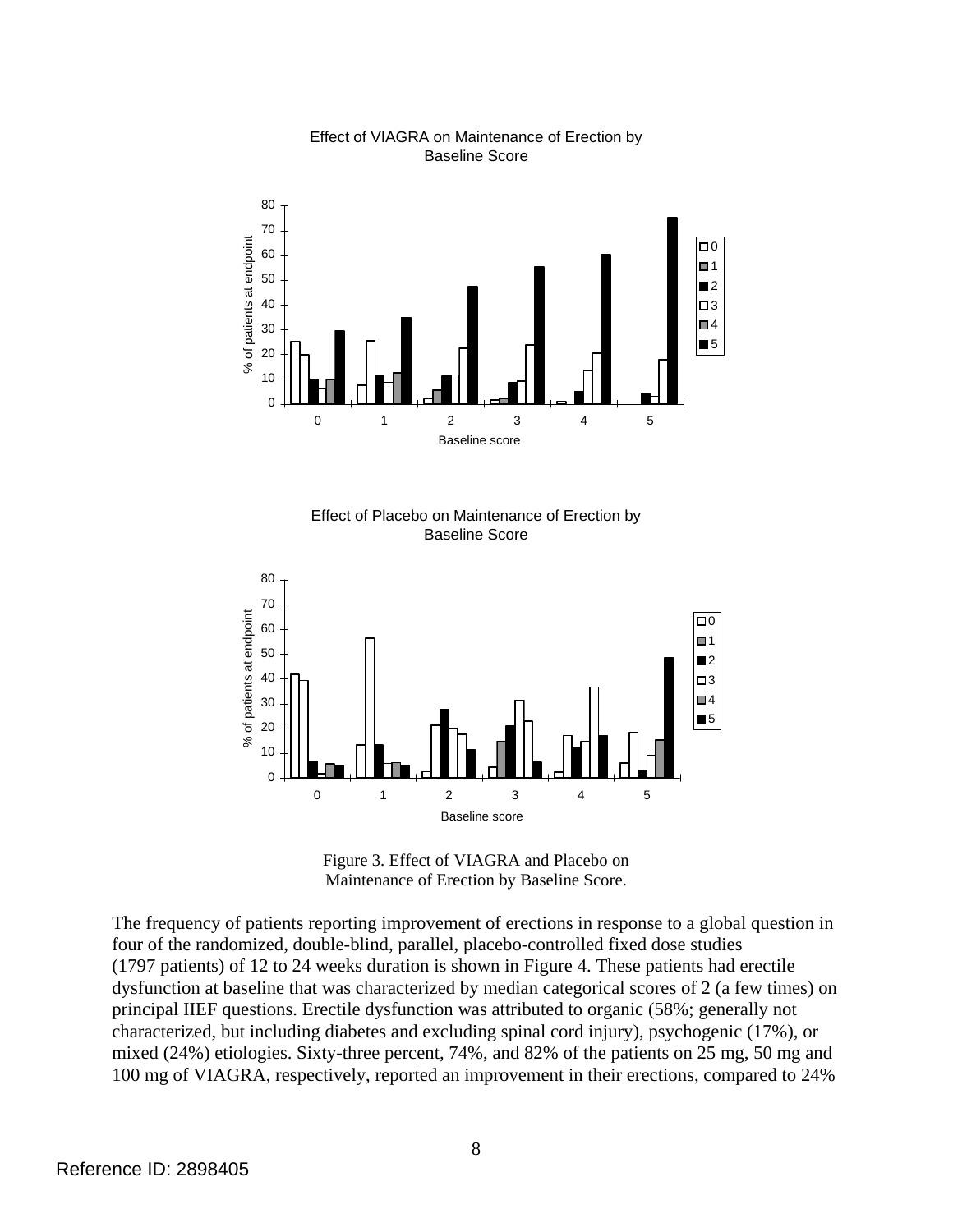on placebo. In the titration studies ( $n=644$ ) (with most patients eventually receiving 100 mg), results were similar.



Overall treatment p<0.0001

Figure 4. Percentage of Patients Reporting an Improvement in Erections.

The patients in studies had varying degrees of ED. One-third to one-half of the subjects in these studies reported successful intercourse at least once during a 4-week, treatment-free run-in period.

In many of the studies, of both fixed dose and titration designs, daily diaries were kept by patients. In these studies, involving about 1600 patients, analyses of patient diaries showed no effect of VIAGRA on rates of attempted intercourse (about 2 per week), but there was clear treatment-related improvement in sexual function: per patient weekly success rates averaged 1.3 on 50-100 mg of VIAGRA vs 0.4 on placebo; similarly, group mean success rates (total successes divided by total attempts) were about 66% on VIAGRA vs about 20% on placebo.

During 3 to 6 months of double-blind treatment or longer-term (1 year), open-label studies, few patients withdrew from active treatment for any reason, including lack of effectiveness. At the end of the long-term study, 88% of patients reported that VIAGRA improved their erections.

Men with untreated ED had relatively low baseline scores for all aspects of sexual function measured (again using a 5-point scale) in the IIEF. VIAGRA improved these aspects of sexual function: frequency, firmness and maintenance of erections; frequency of orgasm; frequency and level of desire; frequency, satisfaction and enjoyment of intercourse; and overall relationship satisfaction.

One randomized, double-blind, flexible-dose, placebo-controlled study included only patients with erectile dysfunction attributed to complications of diabetes mellitus (n=268). As in the other titration studies, patients were started on 50 mg and allowed to adjust the dose up to 100 mg or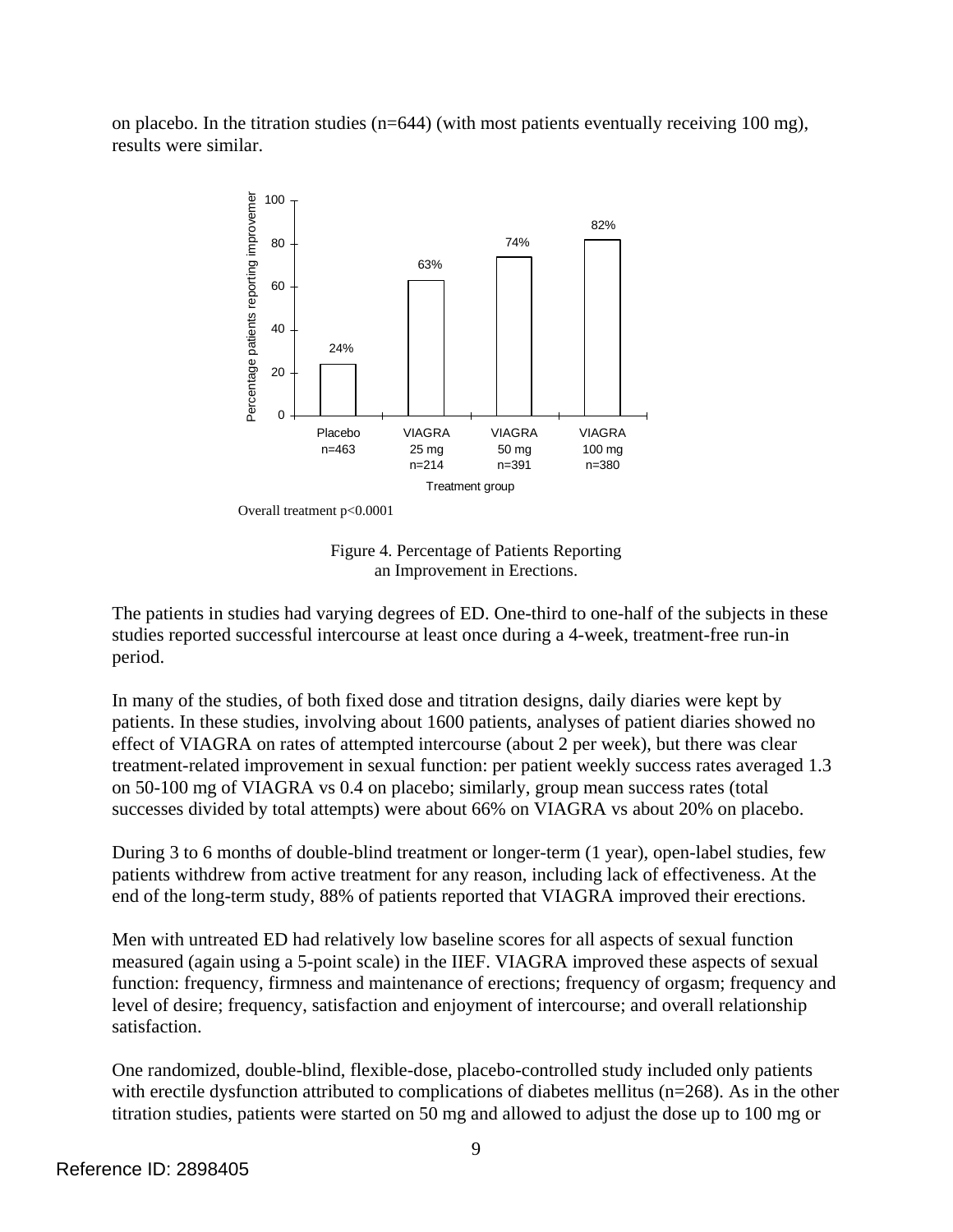down to 25 mg of VIAGRA; all patients, however, were receiving 50 mg or 100 mg at the end of the study. There were highly statistically significant improvements on the two principal IIEF questions (frequency of successful penetration during sexual activity and maintenance of erections after penetration) on VIAGRA compared to placebo. On a global improvement question, 57% of VIAGRA patients reported improved erections versus 10% on placebo. Diary data indicated that on VIAGRA, 48% of intercourse attempts were successful versus 12% on placebo.

One randomized, double-blind, placebo-controlled, crossover, flexible-dose (up to 100 mg) study of patients with erectile dysfunction resulting from spinal cord injury (n=178) was conducted. The changes from baseline in scoring on the two end point questions (frequency of successful penetration during sexual activity and maintenance of erections after penetration) were highly statistically significantly in favor of VIAGRA. On a global improvement question, 83% of patients reported improved erections on VIAGRA versus 12% on placebo. Diary data indicated that on VIAGRA, 59% of attempts at sexual intercourse were successful compared to 13% on placebo.

Across all trials, VIAGRA improved the erections of 43% of radical prostatectomy patients compared to 15% on placebo.

Subgroup analyses of responses to a global improvement question in patients with psychogenic etiology in two fixed-dose studies (total n=179) and two titration studies (total n=149) showed 84% of VIAGRA patients reported improvement in erections compared with 26% of placebo. The changes from baseline in scoring on the two end point questions (frequency of successful penetration during sexual activity and maintenance of erections after penetration) were highly statistically significantly in favor of VIAGRA**.** Diary data in two of the studies (n=178) showed rates of successful intercourse per attempt of 70% for VIAGRA and 29% for placebo.

A review of population subgroups demonstrated efficacy regardless of baseline severity, etiology, race and age. VIAGRA was effective in a broad range of ED patients, including those with a history of coronary artery disease, hypertension, other cardiac disease, peripheral vascular disease, diabetes mellitus, depression, coronary artery bypass graft (CABG), radical prostatectomy, transurethral resection of the prostate (TURP) and spinal cord injury, and in patients taking antidepressants/antipsychotics and antihypertensives/diuretics.

Analysis of the safety database showed no apparent difference in the side effect profile in patients taking VIAGRA with and without antihypertensive medication. This analysis was performed retrospectively, and was not powered to detect any pre-specified difference in adverse reactions.

#### **INDICATION AND USAGE**

VIAGRA is indicated for the treatment of erectile dysfunction.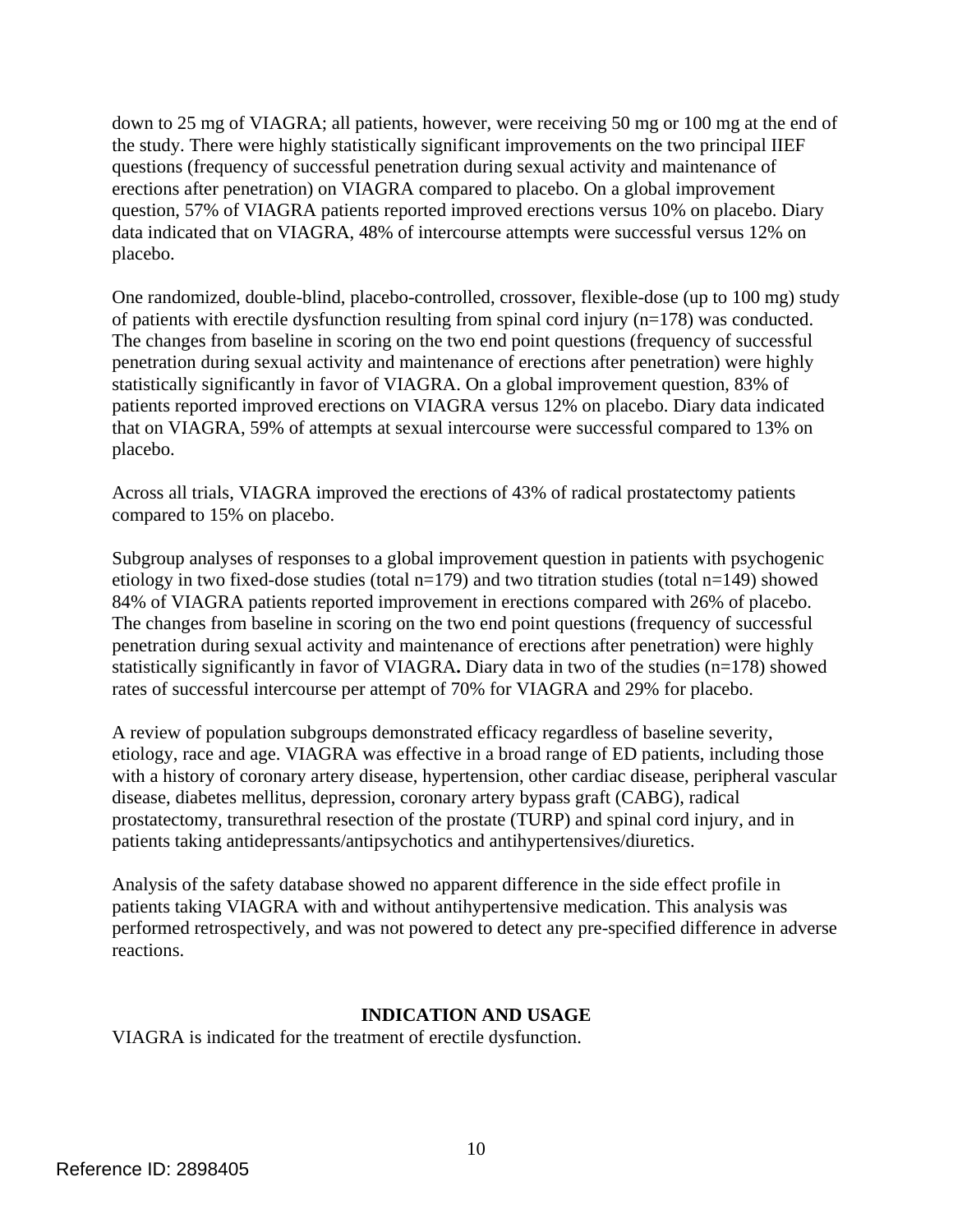#### **CONTRAINDICATIONS**

Consistent with its known effects on the nitric oxide/cGMP pathway (see **CLINICAL PHARMACOLOGY**), VIAGRA was shown to potentiate the hypotensive effects of nitrates, and its administration to patients who are using organic nitrates, either regularly and/or intermittently, in any form is therefore contraindicated.

After patients have taken VIAGRA, it is unknown when nitrates, if necessary, can be safely administered. Based on the pharmacokinetic profile of a single 100 mg oral dose given to healthy normal volunteers, the plasma levels of sildenafil at 24 hours post dose are approximately 2 ng/mL (compared to peak plasma levels of approximately 440 ng/mL) (see **CLINICAL PHARMACOLOGY: Pharmacokinetics and Metabolism**). In the following patients: age >65, hepatic impairment (e.g., cirrhosis), severe renal impairment (e.g., creatinine clearance <30 mL/min), and concomitant use of potent cytochrome P450 3A4 inhibitors (erythromycin), plasma levels of sildenafil at 24 hours post dose have been found to be 3 to 8 times higher than those seen in healthy volunteers. Although plasma levels of sildenafil at 24 hours post dose are much lower than at peak concentration, it is unknown whether nitrates can be safely coadministered at this time point.

VIAGRA is contraindicated in patients with a known hypersensitivity to any component of the tablet.

#### **WARNINGS**

There is a potential for cardiac risk of sexual activity in patients with preexisting cardiovascular disease. Therefore, treatments for erectile dysfunction, including VIAGRA, should not be generally used in men for whom sexual activity is inadvisable because of their underlying cardiovascular status.

VIAGRA has systemic vasodilatory properties that resulted in transient decreases in supine blood pressure in healthy volunteers (mean maximum decrease of 8.4/5.5 mmHg), (see **CLINICAL PHARMACOLOGY: Pharmacodynamics**). While this normally would be expected to be of little consequence in most patients, prior to prescribing VIAGRA, physicians should carefully consider whether their patients with underlying cardiovascular disease could be affected adversely by such vasodilatory effects, especially in combination with sexual activity.

Patients with the following underlying conditions can be particularly sensitive to the actions of vasodilators including VIAGRA – those with left ventricular outflow obstruction (e.g. aortic stenosis, idiopathic hypertrophic subaortic stenosis) and those with severely impaired autonomic control of blood pressure.

There is no controlled clinical data on the safety or efficacy of VIAGRA in the following groups; if prescribed, this should be done with caution.

• Patients who have suffered a myocardial infarction, stroke, or life-threatening arrhythmia within the last 6 months;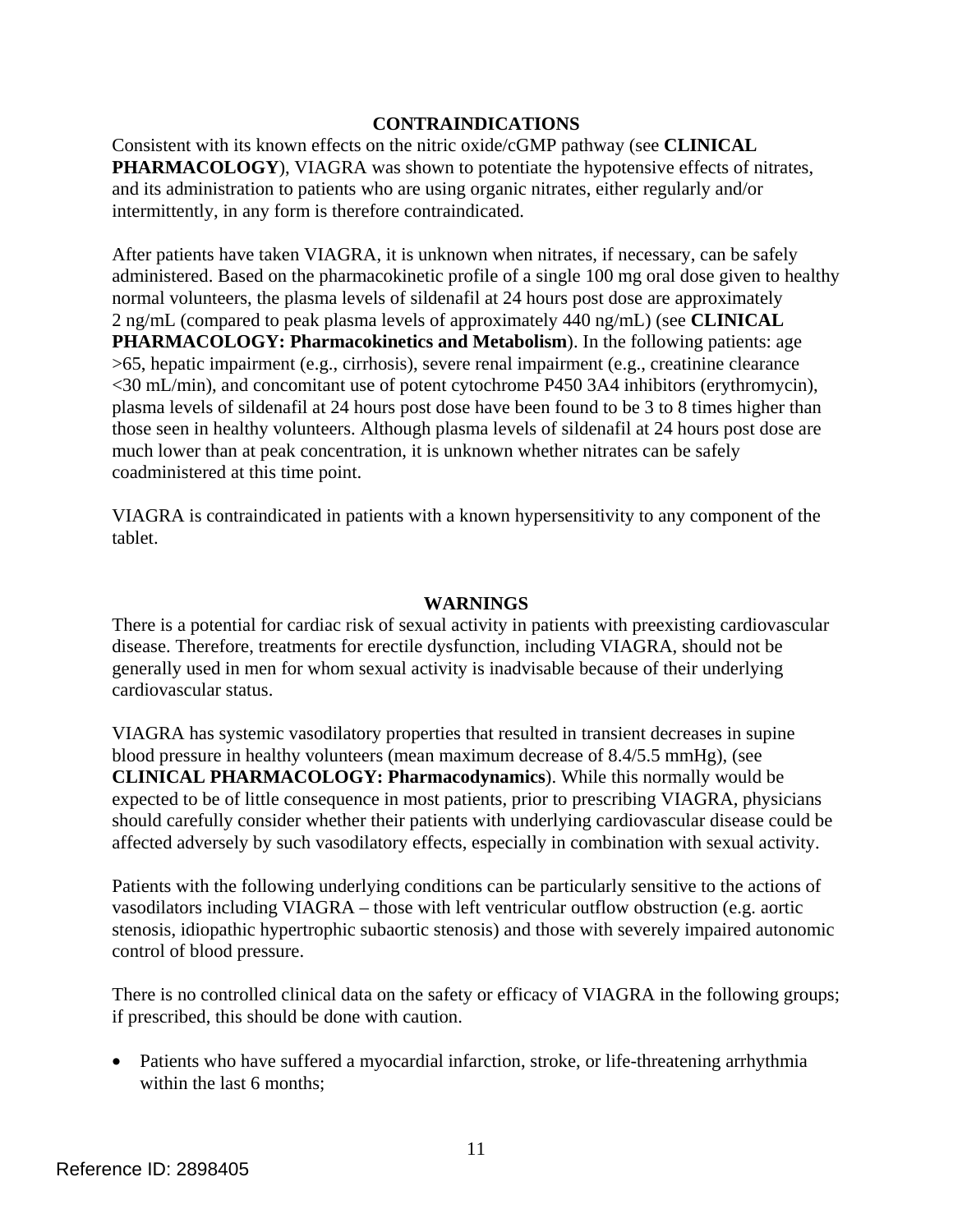- Patients with resting hypotension (BP <90/50) or hypertension (BP >170/110);
- Patients with cardiac failure or coronary artery disease causing unstable angina;
- Patients with retinitis pigmentosa (a minority of these patients have genetic disorders of retinal phosphodiesterases);
- Patients with sickle cell or related anemias.

Prolonged erection greater than 4 hours and priapism (painful erections greater than 6 hours in duration) have been reported infrequently since market approval of VIAGRA. In the event of an erection that persists longer than 4 hours, the patient should seek immediate medical assistance. If priapism is not treated immediately, penile tissue damage and permanent loss of potency could result.

The concomitant administration of the protease inhibitor ritonavir substantially increases serum concentrations of sildenafil (**11-fold increase in AUC**). If VIAGRA is prescribed to patients taking ritonavir, caution should be used. Data from subjects exposed to high systemic levels of sildenafil are limited. Visual disturbances occurred more commonly at higher levels of sildenafil exposure. Decreased blood pressure, syncope, and prolonged erection were reported in some healthy volunteers exposed to high doses of sildenafil (200-800 mg). To decrease the chance of adverse events in patients taking ritonavir, a decrease in sildenafil dosage is recommended (see **Drug Interactions, ADVERSE REACTIONS** and **DOSAGE AND ADMINISTRATION**).

#### **PRECAUTIONS**

#### **General**

The evaluation of erectile dysfunction should include a determination of potential underlying causes and the identification of appropriate treatment following a complete medical assessment.

Before prescribing VIAGRA, it is important to note the following:

Caution is advised when Phosphodiesterase Type 5 (PDE5) inhibitors are co-administered with alpha-blockers. PDE5 inhibitors, including VIAGRA, and alpha-adrenergic blocking agents are both vasodilators with blood pressure lowering effects. When vasodilators are used in combination, an additive effect on blood pressure may be anticipated. In some patients, concomitant use of these two drug classes can lower blood pressure significantly (see Drug Interactions) leading to symptomatic hypotension (e.g. dizziness, lightheadedness, fainting).

Consideration should be given to the following:

- Patients should be stable on alpha-blocker therapy prior to initiating a PDE5 inhibitor. Patients who demonstrate hemodynamic instability on alpha-blocker therapy alone are at increased risk of symptomatic hypotension with concomitant use of PDE5 inhibitors.

- In those patients who are stable on alpha-blocker therapy, PDE5 inhibitors should be initiated at the lowest dose.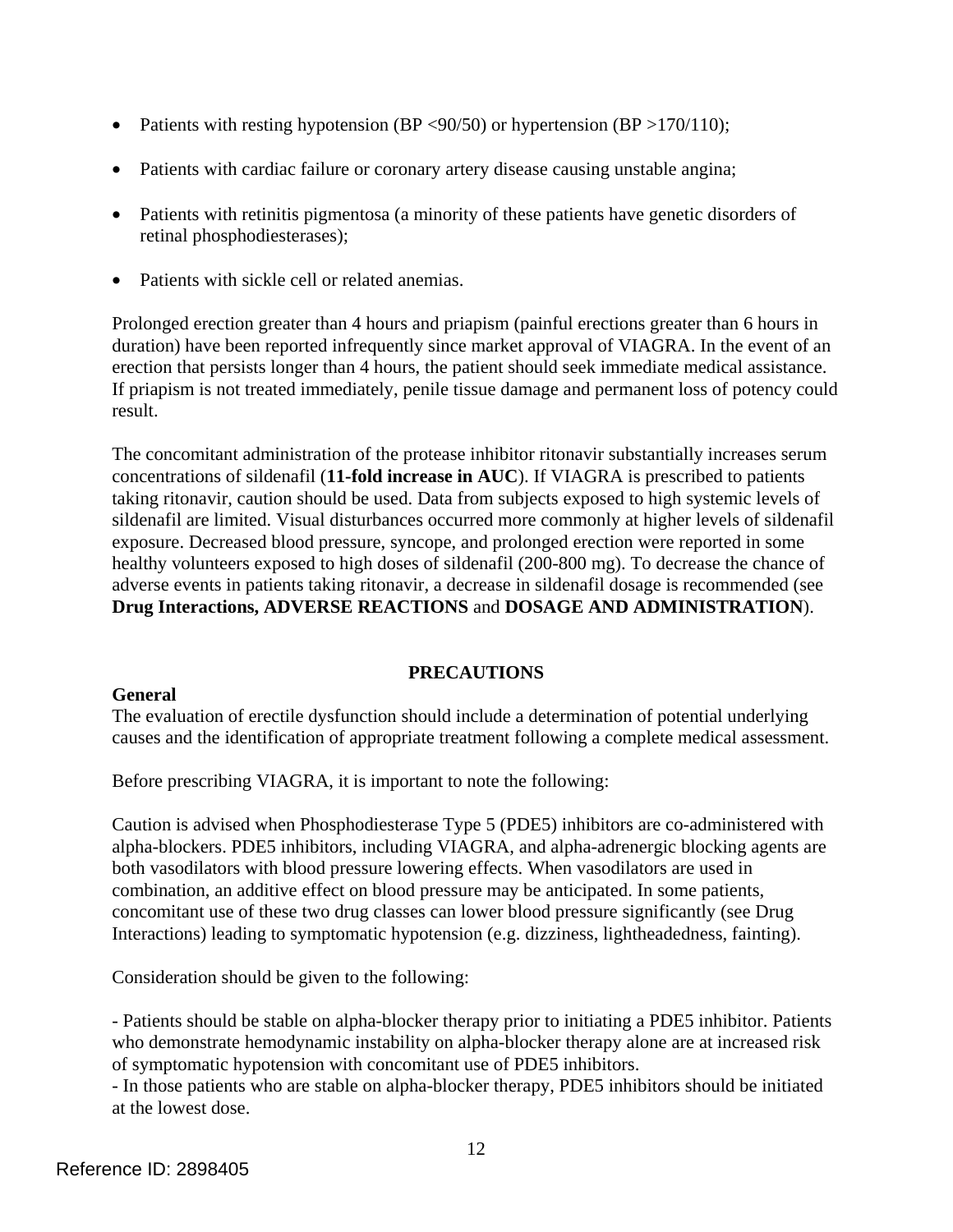- In those patients already taking an optimized dose of a PDE5 inhibitor, alpha-blocker therapy should be initiated at the lowest dose. Stepwise increase in alpha-blocker dose may be associated with further lowering of blood pressure when taking a PDE5 inhibitor.

- Safety of combined use of PDE5 inhibitors and alpha-blockers may be affected by other variables, including intravascular volume depletion and other anti-hypertensive drugs.

Viagra has systemic vasodilatory properties and may augment the blood pressure lowering effect of other anti-hypertensive medications.

Patients on multiple antihypertensive medications were included in the pivotal clinical trials for VIAGRA. In a separate drug interaction study, when amlodipine, 5 mg or 10 mg, and VIAGRA, 100 mg were orally administered concomitantly to hypertensive patients mean additional blood pressure reduction of 8 mmHg systolic and 7 mmHg diastolic were noted (see **Drug Interactions**).

The safety of VIAGRA is unknown in patients with bleeding disorders and patients with active peptic ulceration.

VIAGRA should be used with caution in patients with anatomical deformation of the penis (such as angulation, cavernosal fibrosis or Peyronie's disease), or in patients who have conditions which may predispose them to priapism (such as sickle cell anemia, multiple myeloma, or leukemia).

The safety and efficacy of combinations of VIAGRA with other treatments for erectile dysfunction have not been studied. Therefore, the use of such combinations is not recommended.

In humans, VIAGRA has no effect on bleeding time when taken alone or with aspirin. *In vitro*  studies with human platelets indicate that sildenafil potentiates the antiaggregatory effect of sodium nitroprusside (a nitric oxide donor). The combination of heparin and VIAGRA had an additive effect on bleeding time in the anesthetized rabbit, but this interaction has not been studied in humans.

#### **Information for Patients**

Physicians should discuss with patients the contraindication of VIAGRA with regular and/or intermittent use of organic nitrates.

Physicians should advise patients of the potential for VIAGRA to augment the blood pressure lowering effect of alpha-blockers and anti-hypertensive medications. Concomitant administration of VIAGRA and an alpha-blocker may lead to symptomatic hypotension in some patients. Therefore, when VIAGRA is co-administered with alpha-blockers, patients should be stable on alpha-blocker therapy prior to initiating VIAGRA treatment and VIAGRA should be initiated at the lowest dose.

Physicians should discuss with patients the potential cardiac risk of sexual activity in patients with preexisting cardiovascular risk factors. Patients who experience symptoms (e.g., angina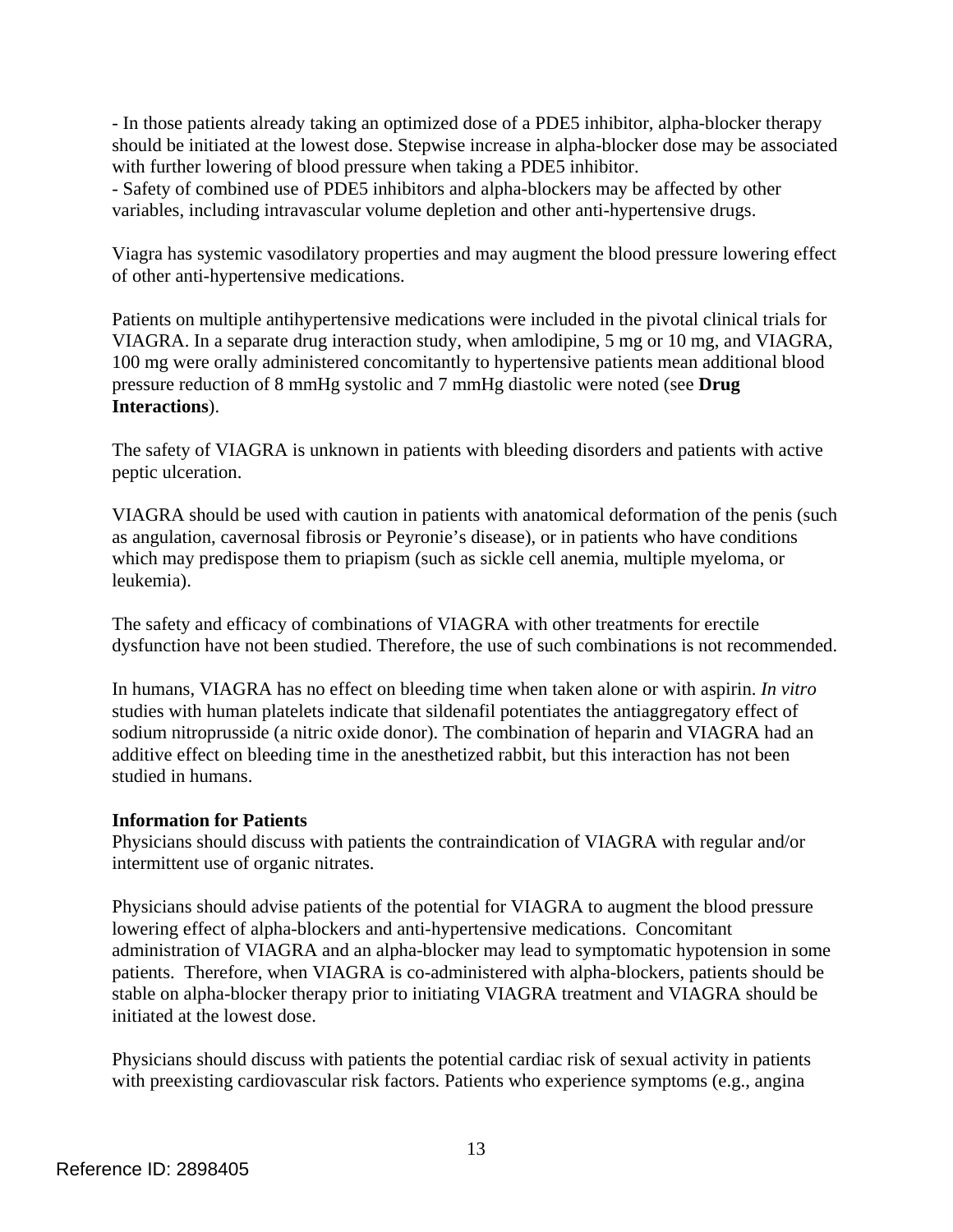pectoris, dizziness, nausea) upon initiation of sexual activity should be advised to refrain from further activity and should discuss the episode with their physician.

Physicians should advise patients to stop use of all PDE5 inhibitors, including VIAGRA, and seek medical attention in the event of a sudden loss of vision in one or both eyes. Such an event may be a sign of non-arteritic anterior ischemic optic neuropathy (NAION), a cause of decreased vision including permanent loss of vision, that has been reported rarely post-marketing in temporal association with the use of all PDE5 inhibitors. It is not possible to determine whether these events are related directly to the use of PDE5 inhibitors or to other factors. Physicians should also discuss with patients the increased risk of NAION in individuals who have already experienced NAION in one eye, including whether such individuals could be adversely affected by use of vasodilators, such as PDE5 inhibitors (see **POST-MARKETING EXPERIENCE/Special Senses**).

Physicians should advise patients to stop taking PDE5 inhibitors, including VIAGRA, and seek prompt medical attention in the event of sudden decrease or loss of hearing. These events, which may be accompanied by tinnitus and dizziness, have been reported in temporal association to the intake of PDE5 inhibitors, including VIAGRA. It is not possible to determine whether these events are related directly to the use of PDE5 inhibitors or to other factors (see **ADVERSE REACTIONS, CLINICAL TRIALS and POST-MARKETING EXPERIENCE**).

Physicians should warn patients that prolonged erections greater than 4 hours and priapism (painful erections greater than 6 hours in duration) have been reported infrequently since market approval of VIAGRA. In the event of an erection that persists longer than 4 hours, the patient should seek immediate medical assistance. If priapism is not treated immediately, penile tissue damage and permanent loss of potency may result.

Physicians should inform patients not to take VIAGRA with other PDE5 inhibitors including REVATIO. Sildenafil is also marketed as REVATIO for the treatment of pulmonary arterial hypertension. The safety and efficacy of VIAGRA with other PDE5 inhibitors, including REVATIO, have not been studied.

The use of VIAGRA offers no protection against sexually transmitted diseases. Counseling of patients about the protective measures necessary to guard against sexually transmitted diseases, including the Human Immunodeficiency Virus (HIV), may be considered.

### **Drug Interactions**

#### **Effects of Other Drugs on VIAGRA**

*In vitro* **studies:** Sildenafil metabolism is principally mediated by the cytochrome P450 (CYP) isoforms 3A4 (major route) and 2C9 (minor route). Therefore, inhibitors of these isoenzymes may reduce sildenafil clearance and inducers of these isoenzymes may increase sildenafil clearance.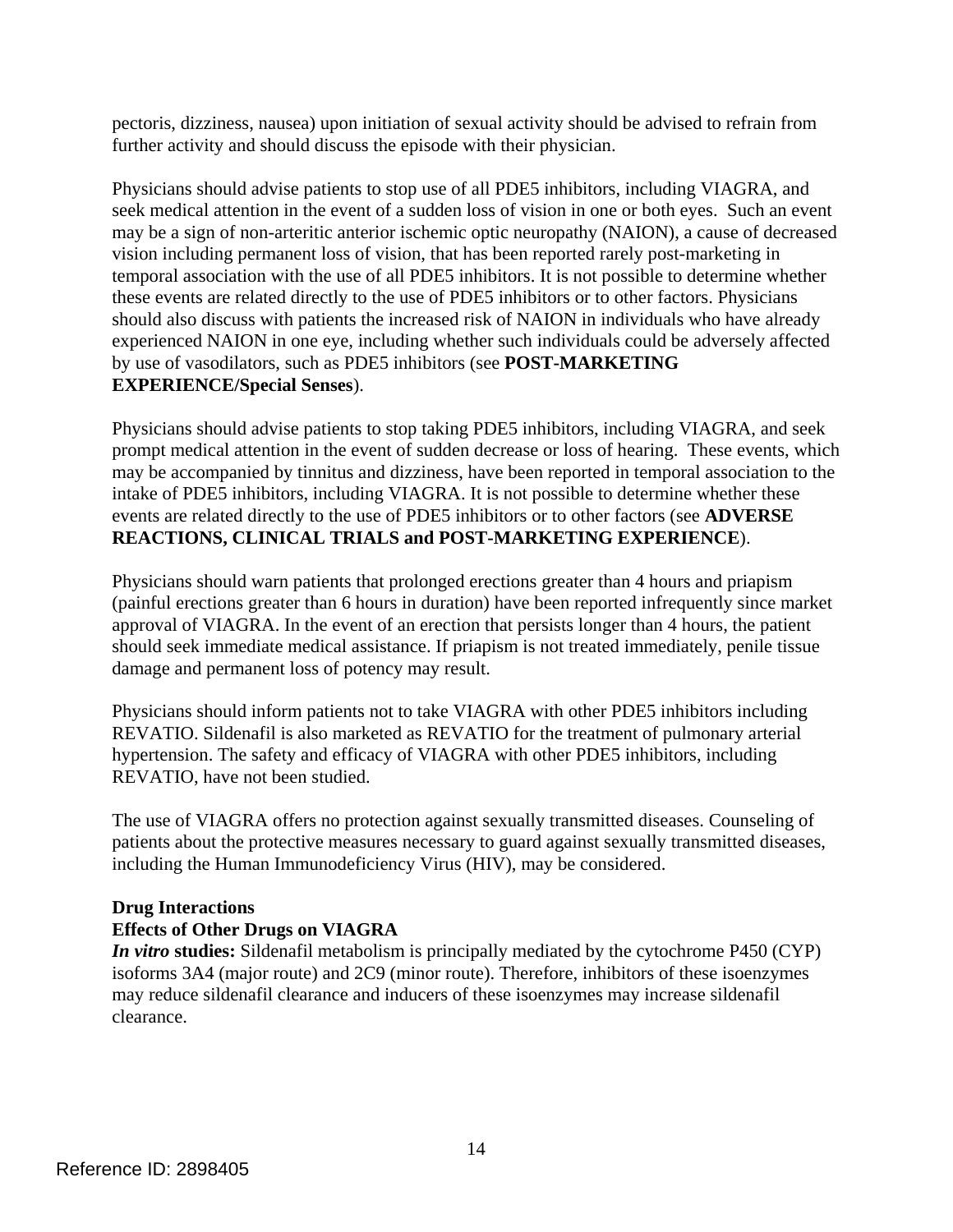*In vivo* **studies:** Cimetidine (800 mg), a nonspecific CYP inhibitor, caused a 56% increase in plasma sildenafil concentrations when coadministered with VIAGRA (50 mg) to healthy volunteers.

When a single 100 mg dose of VIAGRA was administered with erythromycin, a specific CYP3A4 inhibitor, at steady state (500 mg bid for 5 days), there was a 182% increase in sildenafil systemic exposure (AUC). In addition, in a study performed in healthy male volunteers, coadministration of the HIV protease inhibitor saquinavir, also a CYP3A4 inhibitor, at steady state (1200 mg tid) with VIAGRA (100 mg single dose) resulted in a 140% increase in sildenafil  $C_{\text{max}}$  and a 210% increase in sildenafil AUC. VIAGRA had no effect on saquinavir pharmacokinetics. Stronger CYP3A4 inhibitors such as ketoconazole or itraconazole would be expected to have still greater effects, and population data from patients in clinical trials did indicate a reduction in sildenafil clearance when it was coadministered with CYP3A4 inhibitors (such as ketoconazole, erythromycin, or cimetidine) (see **DOSAGE AND ADMINISTRATION**).

In another study in healthy male volunteers, coadministration with the HIV protease inhibitor ritonavir, which is a highly potent P450 inhibitor, at steady state (500 mg bid) with VIAGRA (100 mg single dose) resulted in a 300% (4-fold) increase in sildenafil  $C_{\text{max}}$  and a 1000% (11-fold) increase in sildenafil plasma AUC. At 24 hours the plasma levels of sildenafil were still approximately 200 ng/mL, compared to approximately 5 ng/mL when sildenafil was dosed alone. This is consistent with ritonavir's marked effects on a broad range of P450 substrates. VIAGRA had no effect on ritonavir pharmacokinetics (see **DOSAGE AND ADMINISTRATION**).

Although the interaction between other protease inhibitors and sildenafil has not been studied, their concomitant use is expected to increase sildenafil levels.

In a study of healthy male volunteers, co-administration of sildenafil at steady state (80 mg t.i.d.) with endothelin receptor antagonist bosentan (a moderate inducer of CYP3A4, CYP2C9 and possibly of cytochrome P450 2C19) at steady state (125 mg b.i.d.) resulted in a 63% decrease of sildenafil AUC and a 55% decrease in sildenafil  $C_{\text{max}}$ . Concomitant administration of strong CYP3A4 inducers, such as rifampin, is expected to cause greater decreases in plasma levels of sildenafil.

Single doses of antacid (magnesium hydroxide/aluminum hydroxide) did not affect the bioavailability of VIAGRA.

Pharmacokinetic data from patients in clinical trials showed no effect on sildenafil pharmacokinetics of CYP2C9 inhibitors (such as tolbutamide, warfarin), CYP2D6 inhibitors (such as selective serotonin reuptake inhibitors, tricyclic antidepressants), thiazide and related diuretics, ACE inhibitors, and calcium channel blockers. The AUC of the active metabolite, N-desmethyl sildenafil, was increased 62% by loop and potassium-sparing diuretics and 102% by nonspecific beta-blockers. These effects on the metabolite are not expected to be of clinical consequence.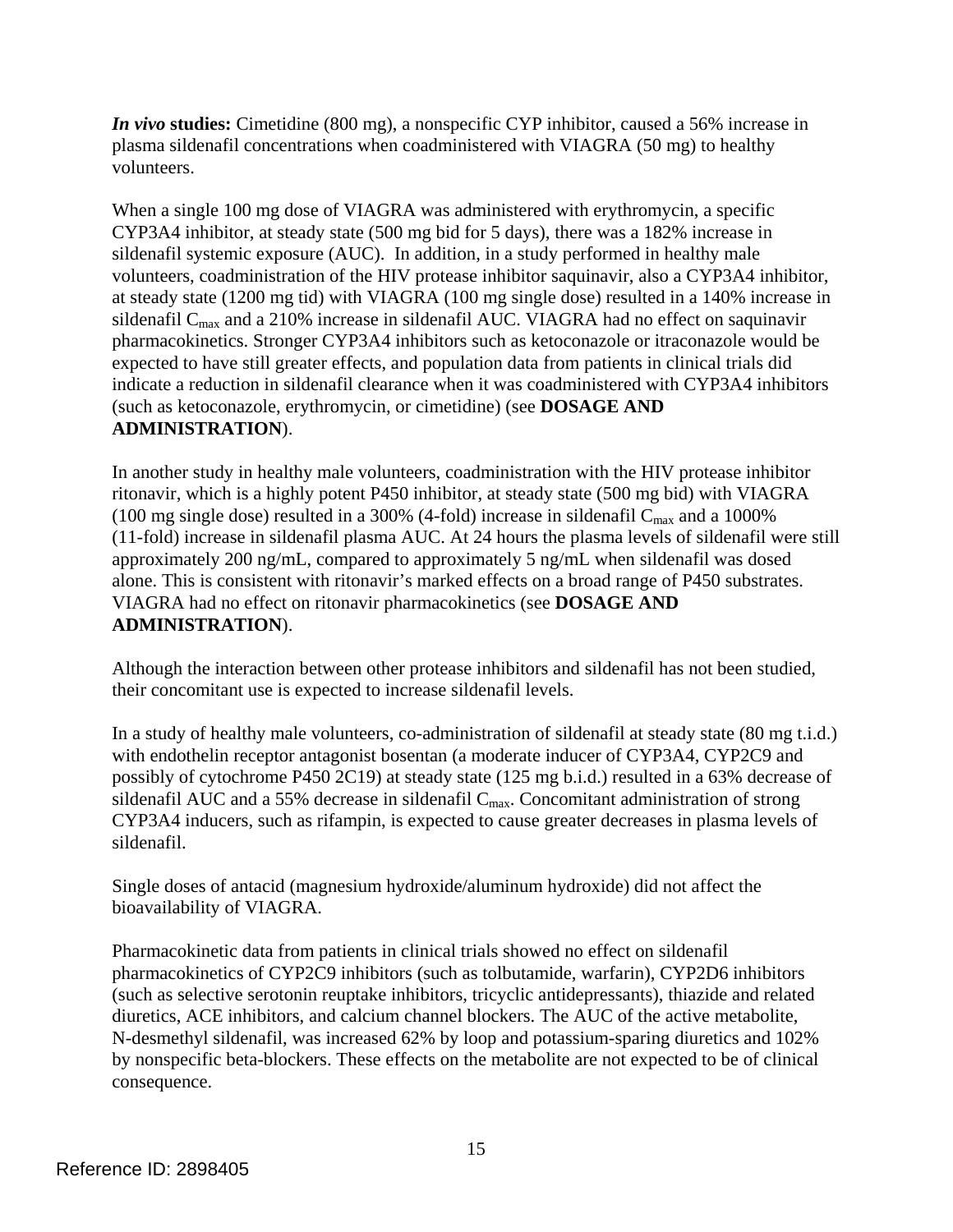#### **Effects of VIAGRA on Other Drugs**

*In vitro* **studies:** Sildenafil is a weak inhibitor of the cytochrome P450 isoforms 1A2, 2C9, 2C19, 2D6, 2E1 and 3A4 (IC50  $>150 \mu M$ ). Given sildenafil peak plasma concentrations of approximately 1 μM after recommended doses, it is unlikely that VIAGRA will alter the clearance of substrates of these isoenzymes.

*In vivo* **studies:** Three double-blind, placebo-controlled, randomized, two-way crossover studies were conducted to assess the interaction of VIAGRA with doxazosin, an alpha-adrenergic blocking agent.

In the first study, a single oral dose of VIAGRA 100 mg or matching placebo was administered in a 2-period crossover design to 4 generally healthy males with benign prostatic hyperplasia (BPH). Following at least 14 consecutive daily doses of doxazosin, VIAGRA 100 mg or matching placebo was administered simultaneously with doxazosin. Following a review of the data from these first 4 subjects (details provided below), the VIAGRA dose was reduced to 25 mg. Thereafter, 17 subjects were treated with VIAGRA 25 mg or matching placebo in combination with doxazosin 4 mg (15 subjects) or doxazosin 8mg (2 subjects). The mean subject age was 66.5 years.

For the 17 subjects who received VIAGRA 25 mg and matching placebo, the placebo-subtracted mean maximum decreases from baseline (95% CI) in systolic blood pressure were as follows:



Figure 5: Mean Standing Systolic Blood Pressure Change from Baseline

Blood pressure was measured immediately pre-dose and at 15, 30, 45 minutes, and 1, 1.5, 2, 2.5, 3, 4, 6 and 8 hours after VIAGRA or matching placebo. Outliers were defined as subjects with a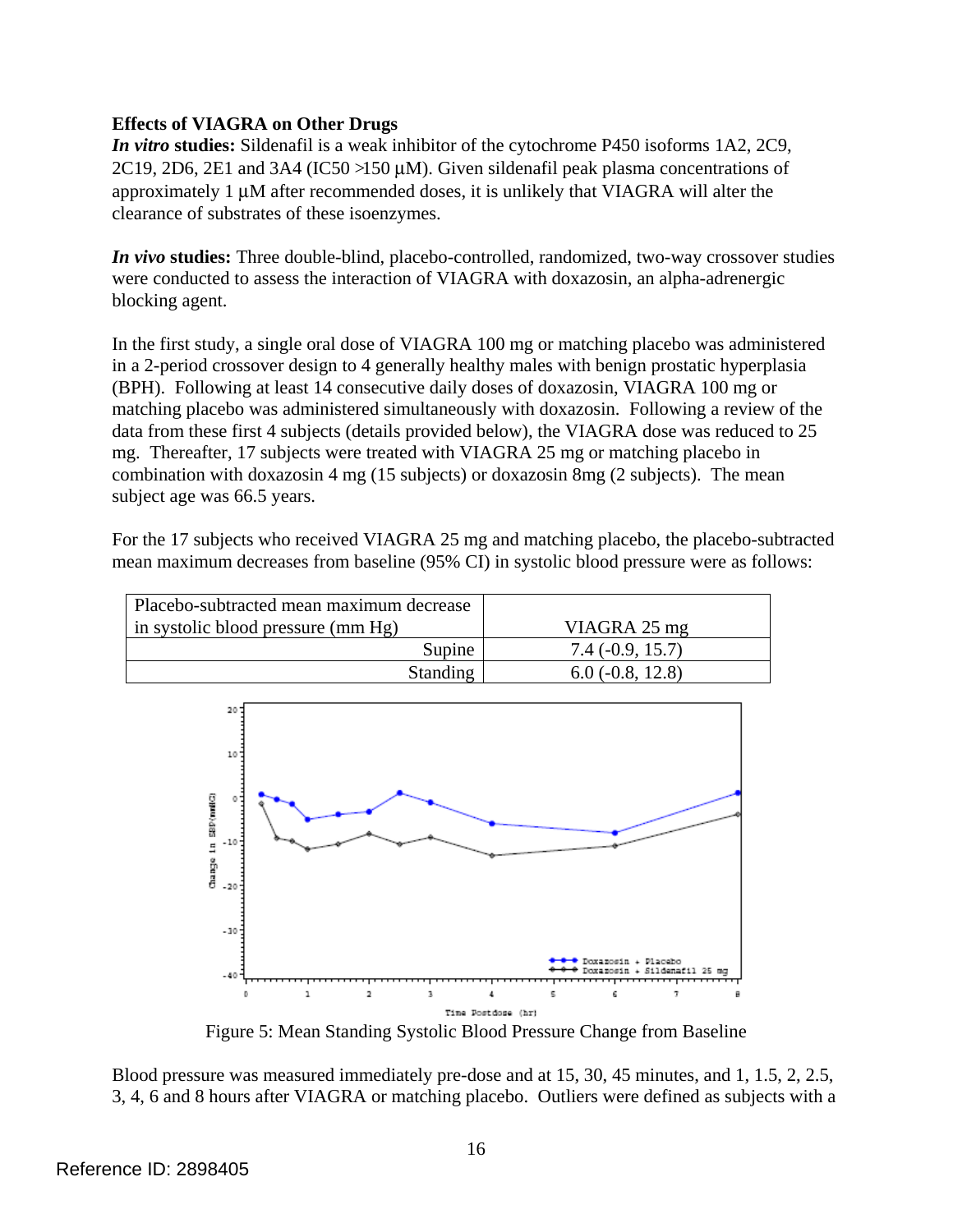standing systolic blood pressure of <85 mmHg or a decrease from baseline in standing systolic blood pressure of >30 mmHg at one or more timepoints. There were no subjects treated with VIAGRA 25 mg who had a standing SBP < 85mmHg. There were three subjects with a decrease from baseline in standing systolic BP >30mmHg following VIAGRA 25 mg, one subject with a decrease from baseline in standing systolic BP > 30 mmHg following placebo and two subjects with a decrease from baseline in standing systolic BP > 30 mmHg following both VIAGRA and placebo. No severe adverse events potentially related to blood pressure effects were reported in this group.

Of the four subjects who received VIAGRA 100 mg in the first part of this study, a severe adverse event related to blood pressure effect was reported in one patient (postural hypotension that began 35 minutes after dosing with VIAGRA with symptoms lasting for 8 hours), and mild adverse events potentially related to blood pressure effects were reported in two others (dizziness, headache and fatigue at 1 hour after dosing; and dizziness, lightheadedness and nausea at 4 hours after dosing). There were no reports of syncope among these patients. For these four subjects, the placebo-subtracted mean maximum decreases from baseline in supine and standing systolic blood pressures were 14.8 mmHg and 21.5 mmHg, respectively. Two of these subjects had a standing SBP < 85mmHg. Both of these subjects were protocol violators, one due to a low baseline standing SBP, and the other due to baseline orthostatic hypotension.

In the second study, a single oral dose of VIAGRA 50 mg or matching placebo was administered in a 2-period crossover design to 20 generally healthy males with BPH. Following at least 14 consecutive days of doxazosin, VIAGRA 50mg or matching placebo was administered simultaneously with doxazosin 4 mg (17 subjects) or with doxazosin 8 mg (3 subjects). The mean subject age in this study was 63.9 years.

Twenty subjects received VIAGRA 50 mg, but only 19 subjects received matching placebo. One patient discontinued the study prematurely due to an adverse event of hypotension following dosing with VIAGRA 50 mg. This patient had been taking minoxidil, a potent vasodilator, during the study.

For the 19 subjects who received both VIAGRA and matching placebo, the placebo-subtracted mean maximum decreases from baseline (95% CI) in systolic blood pressure were as follows:

| Placebo-subtracted mean maximum decrease |                                  |
|------------------------------------------|----------------------------------|
| in systolic blood pressure (mm Hg)       | VIAGRA 50 mg $(95\% \text{ CI})$ |
| Supine                                   | 9.08 (5.48, 12.68)               |
| Standing                                 | 11.62(7.34, 15.90)               |
|                                          |                                  |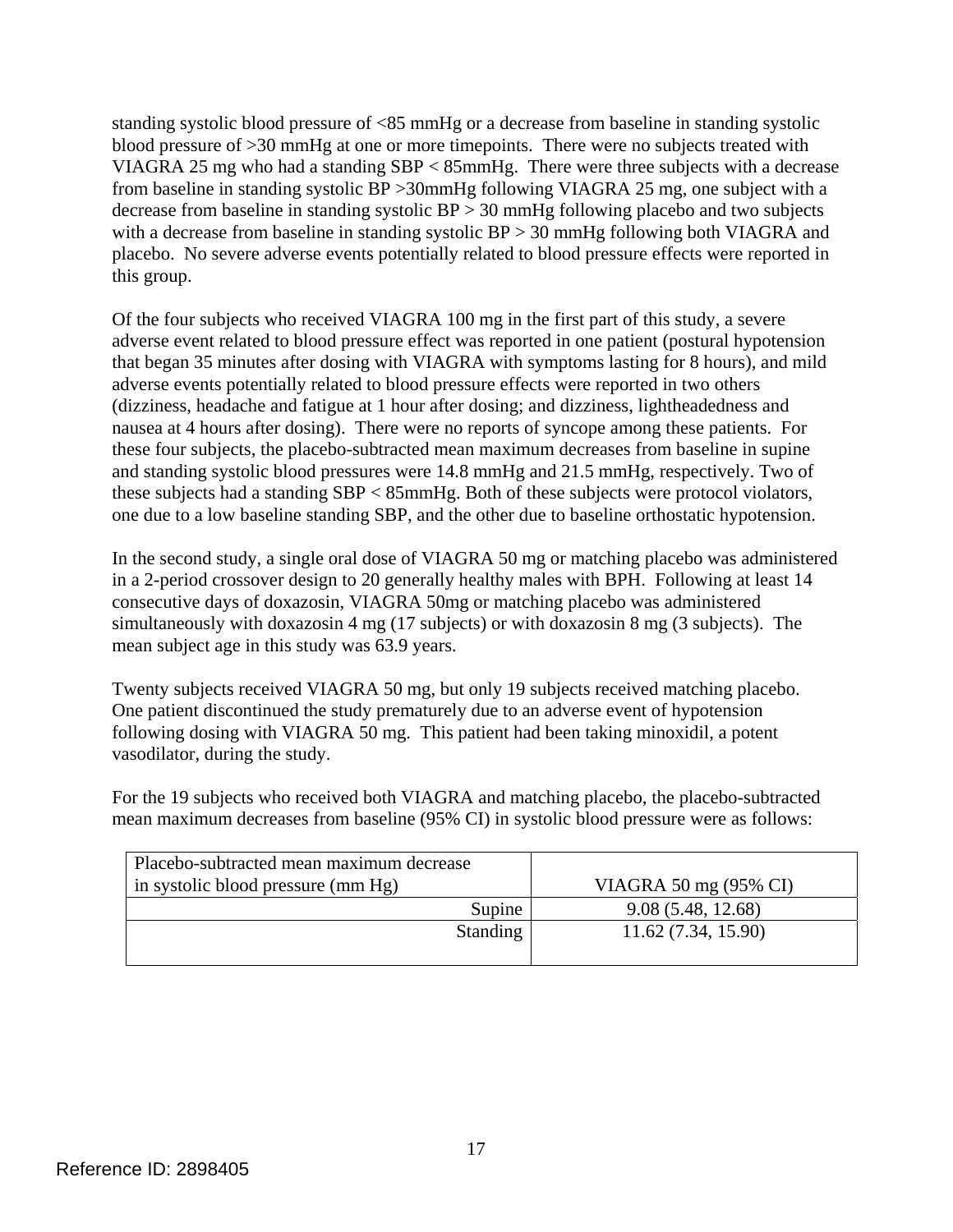

Figure 6: Mean Standing Systolic Blood Pressure Change from Baseline

Blood pressure was measured after administration of VIAGRA at the same times as those specified for the first doxazosin study. There were two subjects who had a standing SBP of  $< 85$ mmHg. In these two subjects, hypotension was reported as a moderately severe adverse event, beginning at approximately 1 hour after administration of VIAGRA 50 mg and resolving after approximately 7.5 hours. There was one subject with a decrease from baseline in standing systolic BP >30mmHg following VIAGRA 50 mg and one subject with a decrease from baseline in standing systolic BP > 30 mmHg following both VIAGRA 50 mg and placebo. There were no severe adverse events potentially related to blood pressure and no episodes of syncope reported in this study.

In the third study, a single oral dose of VIAGRA 100 mg or matching placebo was administered in a 3-period crossover design to 20 generally healthy males with BPH. In dose period 1, subjects were administered open-label doxazosin and a single dose of VIAGRA 50 mg simultaneously, after at least 14 consecutive days of doxazosin. If a subject did not successfully complete this first dosing period, he was discontinued from the study. Subjects who had successfully completed the previous doxazosin interaction study (using VIAGRA 50 mg), including no significant hemodynamic adverse events, were allowed to skip dose period 1. Treatment with doxazosin continued for at least 7 days after dose period 1. Thereafter, VIAGRA 100mg or matching placebo was administered simultaneously with doxazosin 4 mg (14 subjects) or doxazosin 8 mg (6 subjects) in standard crossover fashion. The mean subject age in this study was 66.4 years.

Twenty-five subjects were screened. Two were discontinued after study period 1: one failed to meet pre-dose screening qualifications and the other experienced symptomatic hypotension as a moderately severe adverse event 30 minutes after dosing with open-label VIAGRA 50 mg. Of the twenty subjects who were ultimately assigned to treatment, a total of 13 subjects successfully completed dose period 1, and seven had successfully completed the previous doxazosin study (using VIAGRA 50 mg).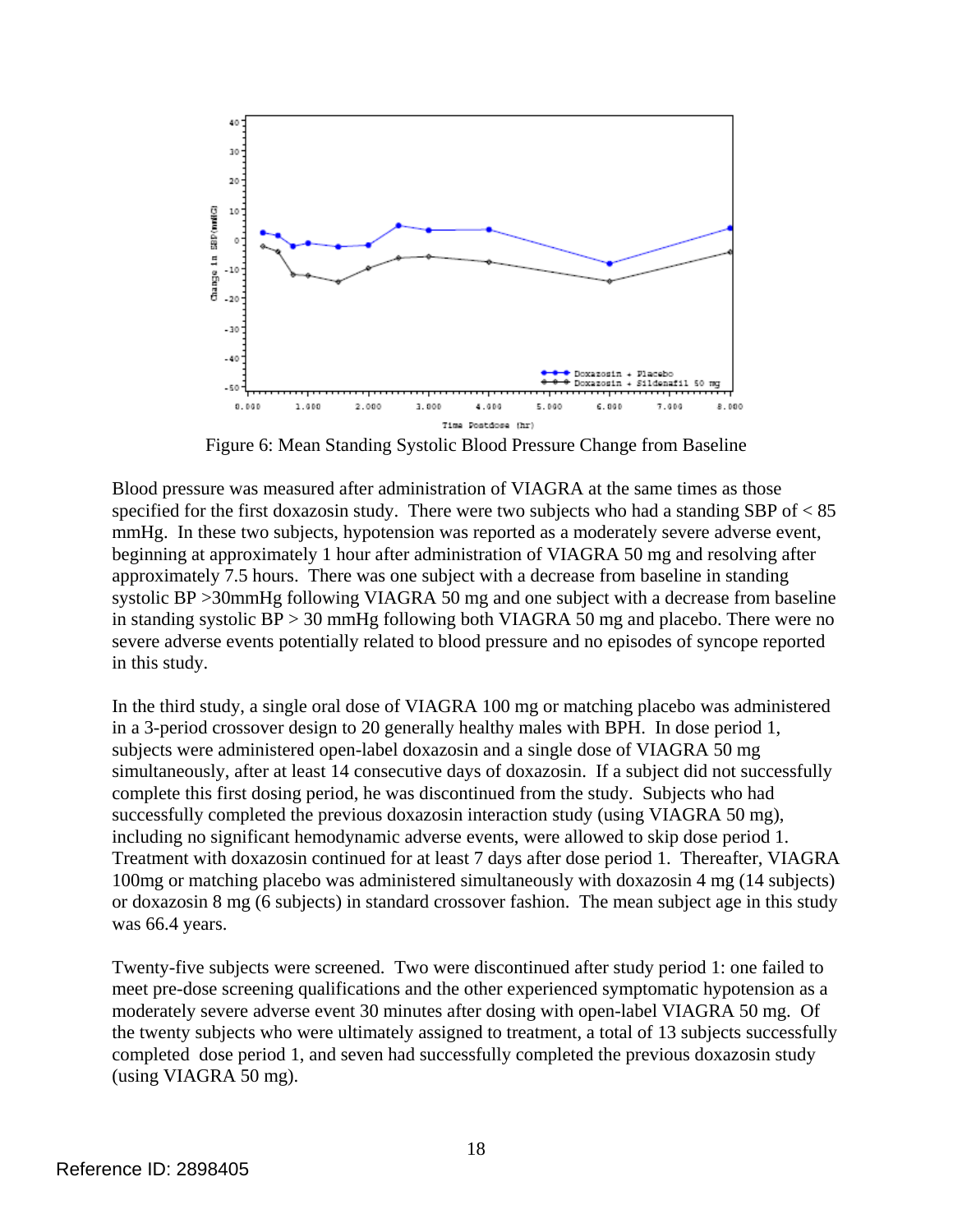For the 20 subjects who received VIAGRA 100 mg and matching placebo, the placebosubtracted mean maximum decreases from baseline (95% CI) in systolic blood pressure were as follows:

| Placebo-subtracted mean maximum decrease |                  |
|------------------------------------------|------------------|
| in systolic blood pressure (mm Hg)       | VIAGRA 100 mg    |
| Supine                                   | 7.9(4.6, 11.1)   |
| Standing                                 | $4.3(-1.8,10.3)$ |



Figure 7: Mean Standing Systolic Blood Pressure Change from Baseline

Blood pressure was measured after administration of VIAGRA at the same times as those specified for the previous doxazosin studies. There were three subjects who had a standing SBP of < 85 mmHg. All three were taking VIAGRA 100 mg, and all three reported mild adverse events at the time of reductions in standing SBP, including vasodilation and lightheadedness. There were four subjects with a decrease from baseline in standing systolic BP >30mmHg following VIAGRA 100 mg, one subject with a decrease from baseline in standing systolic BP > 30 mmHg following placebo and one subject with a decrease from baseline in standing systolic BP > 30 mmHg following both VIAGRA and placebo. While there were no severe adverse events potentially related to blood pressure reported in this study, one subject reported moderate vasodilatation after both VIAGRA 50 mg and 100 mg. There were no episodes of syncope reported in this study.

When VIAGRA 100 mg oral was coadministered with amlodipine, 5 mg or 10 mg oral, to hypertensive patients, the mean additional reduction on supine blood pressure was 8 mmHg systolic and 7 mmHg diastolic.

No significant interactions were shown with tolbutamide (250 mg) or warfarin (40 mg), both of which are metabolized by CYP2C9.

VIAGRA (50 mg) did not potentiate the increase in bleeding time caused by aspirin (150 mg).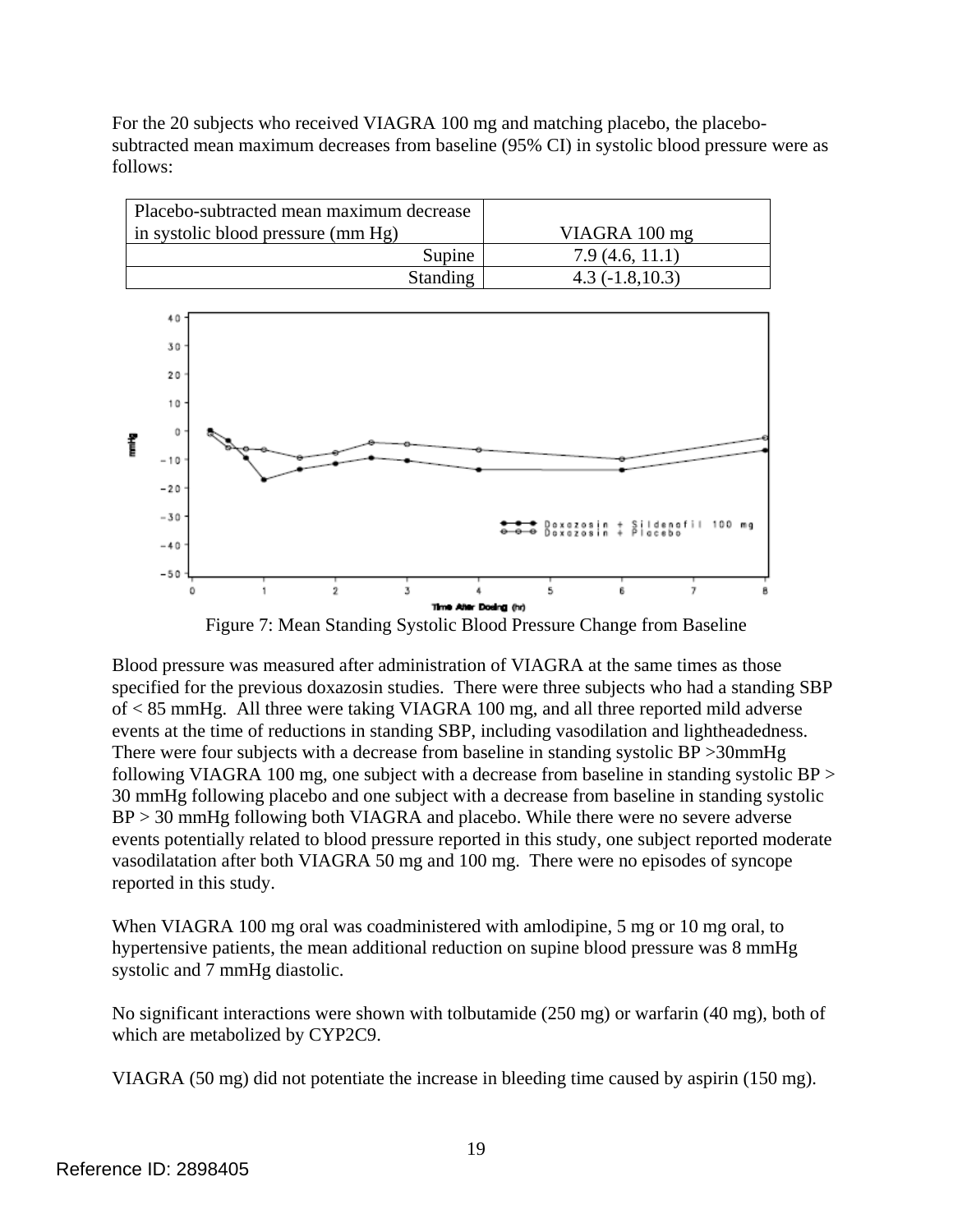VIAGRA (50 mg) did not potentiate the hypotensive effect of alcohol in healthy volunteers with mean maximum blood alcohol levels of 0.08%.

In a study of healthy male volunteers, sildenafil (100 mg) did not affect the steady state pharmacokinetics of the HIV protease inhibitors, saquinavir and ritonavir, both of which are CYP3A4 substrates.

Sildenafil at steady state (80 mg t.i.d.) resulted in a 50% increase in AUC and a 42% increase in  $C_{\text{max}}$  of bosentan (125 mg b.i.d.).

#### **Carcinogenesis, Mutagenesis, Impairment of Fertility**

Sildenafil was not carcinogenic when administered to rats for 24 months at a dose resulting in total systemic drug exposure (AUCs) for unbound sildenafil and its major metabolite of 29- and 42-times, for male and female rats, respectively, the exposures observed in human males given the Maximum Recommended Human Dose (MRHD) of 100 mg. Sildenafil was not carcinogenic when administered to mice for 18-21 months at dosages up to the Maximum Tolerated Dose (MTD) of 10 mg/kg/day, approximately 0.6 times the MRHD on a mg/m<sup>2</sup> basis.

Sildenafil was negative in *in vitro* bacterial and Chinese hamster ovary cell assays to detect mutagenicity, and *in vitro* human lymphocytes and *in vivo* mouse micronucleus assays to detect clastogenicity.

There was no impairment of fertility in rats given sildenafil up to 60 mg/kg/day for 36 days to females and 102 days to males, a dose producing an AUC value of more than 25 times the human male AUC.

There was no effect on sperm motility or morphology after single 100 mg oral doses of VIAGRA in healthy volunteers.

#### **Pregnancy, Nursing Mothers and Pediatric Use**

VIAGRA is not indicated for use in newborns, children, or women.

**Pregnancy Category B.** No evidence of teratogenicity, embryotoxicity or fetotoxicity was observed in rats and rabbits which received up to 200 mg/kg/day during organogenesis. These doses represent, respectively, about 20 and 40 times the MRHD on a mg/m<sup>2</sup> basis in a 50 kg subject. In the rat pre- and postnatal development study, the no observed adverse effect dose was 30 mg/kg/day given for 36 days. In the nonpregnant rat the AUC at this dose was about 20 times human AUC. There are no adequate and well-controlled studies of sildenafil in pregnant women.

**Geriatric Use:** Healthy elderly volunteers (65 years or over) had a reduced clearance of sildenafil (see **CLINICAL PHARMACOLOGY: Pharmacokinetics in Special Populations**). Since higher plasma levels may increase both the efficacy and incidence of adverse events, a starting dose of 25 mg should be considered (see **DOSAGE AND ADMINISTRATION**).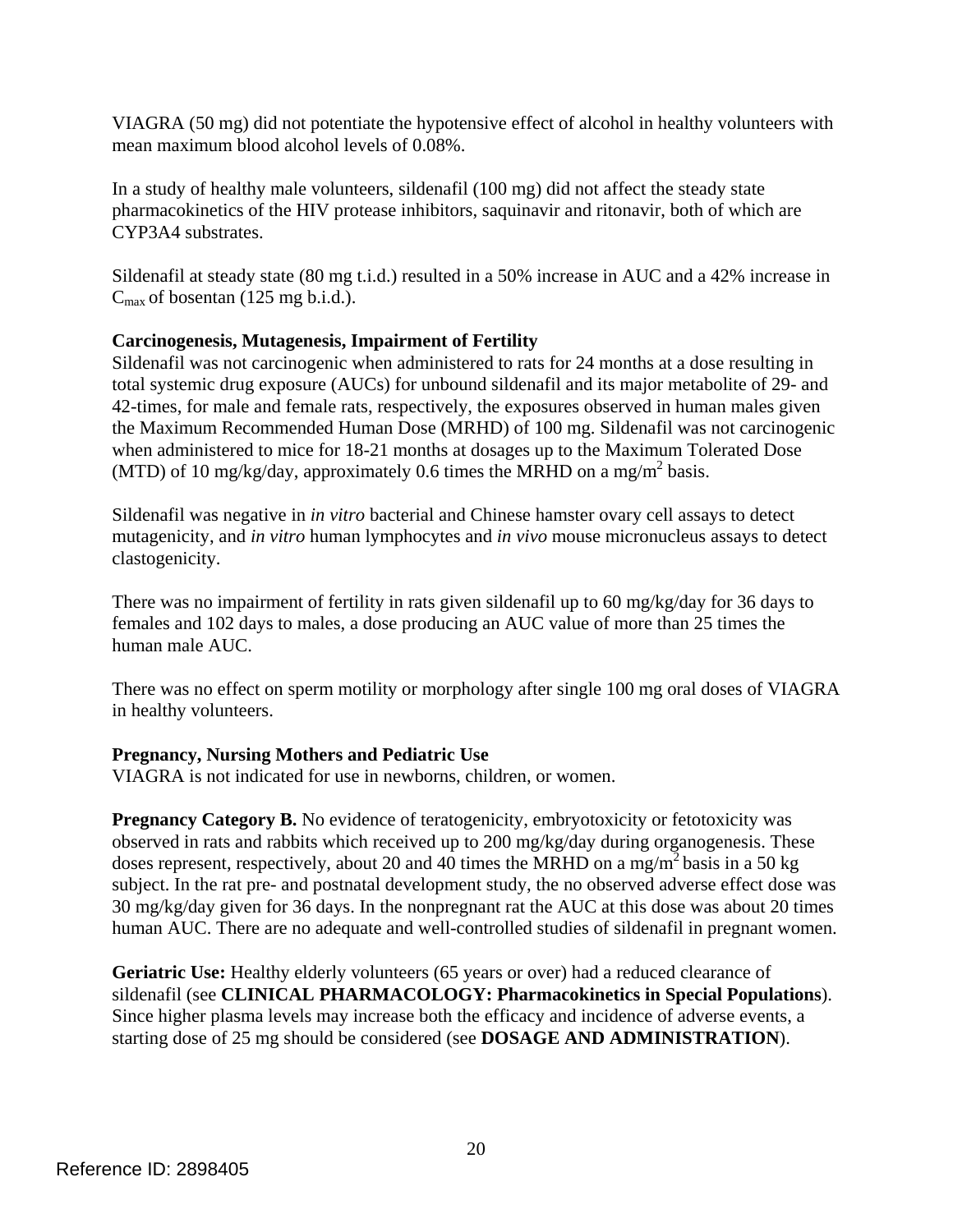#### **ADVERSE REACTIONS**

#### **CLINICAL TRIALS:**

VIAGRA was administered to over 3700 patients (aged 19-87 years) during pre-marketing clinical trials worldwide. Over 550 patients were treated for longer than one year.

In placebo-controlled clinical studies, the discontinuation rate due to adverse events for VIAGRA (2.5%) was not significantly different from placebo (2.3%). The adverse events were generally transient and mild to moderate in nature.

In trials of all designs, adverse events reported by patients receiving VIAGRA were generally similar. In fixed-dose studies, the incidence of some adverse events increased with dose. The nature of the adverse events in flexible-dose studies, which more closely reflect the recommended dosage regimen, was similar to that for fixed-dose studies.

When VIAGRA was taken as recommended (on an as-needed basis) in flexible-dose, placebo-controlled clinical trials, the following adverse events were reported:

#### **TABLE 2. ADVERSE EVENTS REPORTED BY** ≥**2% OF PATIENTS TREATED WITH VIAGRA AND MORE FREQUENT ON DRUG THAN PLACEBO IN PRN FLEXIBLE-DOSE PHASE II/III STUDIES**

| <b>Adverse Event</b>           | Percentage of Patients Reporting Event |                |
|--------------------------------|----------------------------------------|----------------|
|                                | <b>VIAGRA</b>                          | <b>PLACEBO</b> |
|                                | $N = 734$                              | $N = 725$      |
| Headache                       | 16%                                    | 4%             |
| Flushing                       | 10%                                    | 1%             |
| Dyspepsia                      | 7%                                     | 2%             |
| <b>Nasal Congestion</b>        | 4%                                     | 2%             |
| <b>Urinary Tract Infection</b> | 3%                                     | 2%             |
| Abnormal Vision <sup>†</sup>   | 3%                                     | 0%             |
| Diarrhea                       | 3%                                     | 1%             |
| <b>Dizziness</b>               | 2%                                     | 1%             |
| Rash                           | 2%                                     | 1%             |

† Abnormal Vision: Mild and transient, predominantly color tinge to vision, but also increased sensitivity to light or blurred vision. In these studies, only one patient discontinued due to abnormal vision.

Other adverse reactions occurred at a rate of >2%, but equally common on placebo: respiratory tract infection, back pain, flu syndrome, and arthralgia.

In fixed-dose studies, dyspepsia (17%) and abnormal vision (11%) were more common at 100 mg than at lower doses. At doses above the recommended dose range, adverse events were similar to those detailed above but generally were reported more frequently.

The following events occurred in <2% of patients in controlled clinical trials; a causal relationship to VIAGRA is uncertain. Reported events include those with a plausible relation to drug use; omitted are minor events and reports too imprecise to be meaningful: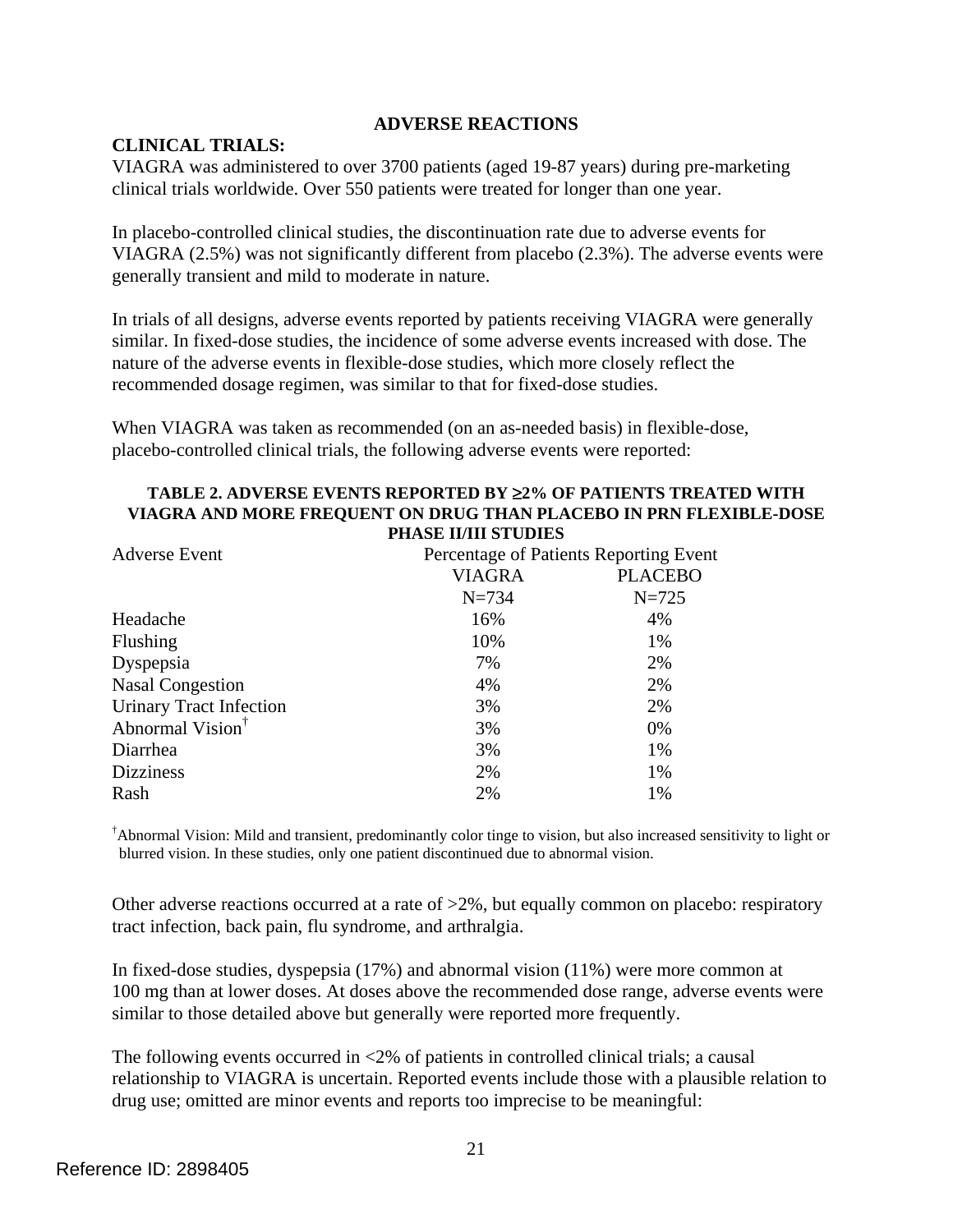**Body as a whole:** face edema, photosensitivity reaction, shock, asthenia, pain, chills, accidental fall, abdominal pain, allergic reaction, chest pain, accidental injury.

**Cardiovascular:** angina pectoris, AV block, migraine, syncope, tachycardia, palpitation, hypotension, postural hypotension, myocardial ischemia, cerebral thrombosis, cardiac arrest, heart failure, abnormal electrocardiogram, cardiomyopathy.

**Digestive:** vomiting, glossitis, colitis, dysphagia, gastritis, gastroenteritis, esophagitis, stomatitis, dry mouth, liver function tests abnormal, rectal hemorrhage, gingivitis.

**Hemic and Lymphatic:** anemia and leukopenia.

**Metabolic and Nutritional:** thirst, edema, gout, unstable diabetes, hyperglycemia, peripheral edema, hyperuricemia, hypoglycemic reaction, hypernatremia.

**Musculoskeletal**: arthritis, arthrosis, myalgia, tendon rupture, tenosynovitis, bone pain, myasthenia, synovitis.

**Nervous:** ataxia, hypertonia, neuralgia, neuropathy, paresthesia, tremor, vertigo, depression, insomnia, somnolence, abnormal dreams, reflexes decreased, hypesthesia.

**Respiratory:** asthma, dyspnea, laryngitis, pharyngitis, sinusitis, bronchitis, sputum increased, cough increased.

**Skin and Appendages:** urticaria, herpes simplex, pruritus, sweating, skin ulcer, contact dermatitis, exfoliative dermatitis.

 tinnitus, eye pain, ear pain, eye hemorrhage, cataract, dry eyes. **Special Senses:** sudden decrease or loss of hearing, mydriasis, conjunctivitis, photophobia,

**Urogenital:** cystitis, nocturia, urinary frequency, breast enlargement, urinary incontinence, abnormal ejaculation, genital edema and anorgasmia.

#### **POST-MARKETING EXPERIENCE:**

#### **Cardiovascular and cerebrovascular**

Serious cardiovascular, cerebrovascular, and vascular events, including myocardial infarction, sudden cardiac death, ventricular arrhythmia, cerebrovascular hemorrhage, transient ischemic attack, hypertension, subarachnoid and intracerebral hemorrhages, and pulmonary hemorrhage have been reported post-marketing in temporal association with the use of VIAGRA. Most, but not all, of these patients had preexisting cardiovascular risk factors. Many of these events were reported to occur during or shortly after sexual activity, and a few were reported to occur shortly after the use of VIAGRA without sexual activity. Others were reported to have occurred hours to days after the use of VIAGRA and sexual activity. It is not possible to determine whether these events are related directly to VIAGRA, to sexual activity, to the patient's underlying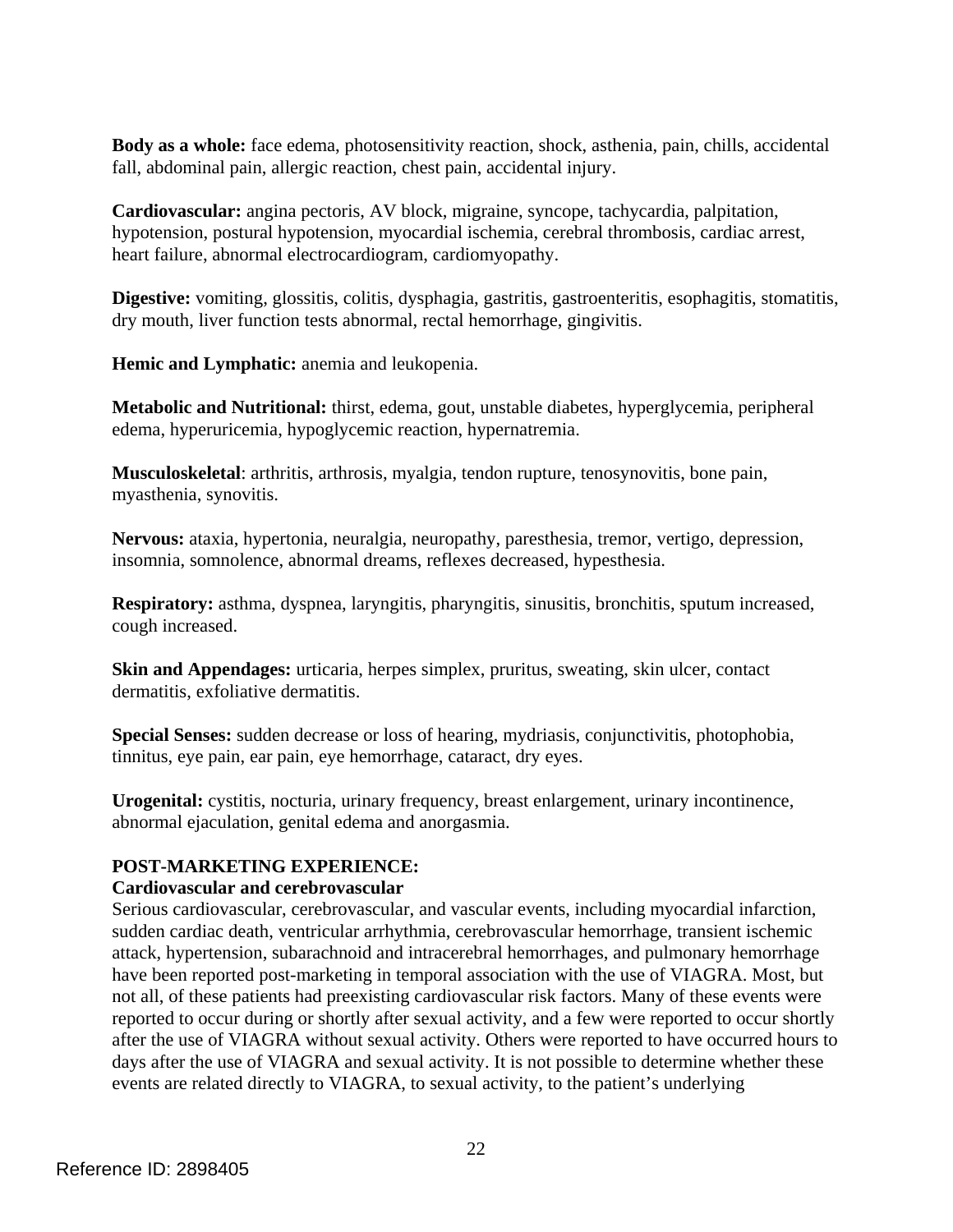cardiovascular disease, to a combination of these factors, or to other factors (see **WARNINGS**  for further important cardiovascular information).

#### **Special senses:**

Cases of sudden decrease or loss of hearing have been reported postmarketing in temporal association with the use of PDE5 inhibitors, including VIAGRA. In some of the cases, medical conditions and other factors were reported that may have also played a role in the otologic adverse events. In many cases, medical follow-up information was limited. It is not possible to determine whether these reported events are related directly to the use of VIAGRA, to the patient's underlying risk factors for hearing loss, a combination of these factors, or to other factors (see **PRECAUTIONS, Information for Patients**).

#### **Other events**

Other events reported post-marketing to have been observed in temporal association with VIAGRA and not listed in the clinical trial adverse reactions section above include:

**Nervous:** seizure, seizure recurrence, anxiety, and transient global amnesia.

**Urogenital:** prolonged erection, priapism (see **WARNINGS**), and hematuria.

**Special Senses:** diplopia, temporary vision loss/decreased vision, ocular redness or bloodshot appearance, ocular burning, ocular swelling/pressure, increased intraocular pressure, retinal vascular disease or bleeding, vitreous detachment/traction, paramacular edema and epistaxis.

Non-arteritic anterior ischemic optic neuropathy (NAION), a cause of decreased vision including permanent loss of vision, has been reported rarely post-marketing in temporal association with the use of phosphodiesterase type 5 (PDE5) inhibitors, including VIAGRA. Most, but not all, of these patients had underlying anatomic or vascular risk factors for developing NAION, including but not necessarily limited to: low cup to disc ratio ("crowded disc"), age over 50, diabetes, hypertension, coronary artery disease, hyperlipidemia and smoking. It is not possible to determine whether these events are related directly to the use of PDE5 inhibitors, to the patient's underlying vascular risk factors or anatomical defects, to a combination of these factors, or to other factors (see **PRECAUTIONS/Information for Patients**).

**Hemic and Lymphatic:** Vaso-occlusive crisis: In a small, prematurely terminated study of REVATIO in patients with pulmonary hypertension (PH) secondary to sickle cell disease, vasoocclusive crises requiring hospitalization were more commonly reported in patients who received sildenafil than in those randomized to placebo. The clinical relevance of this finding to men treated with VIAGRA for ED is not known.

#### **OVERDOSAGE**

In studies with healthy volunteers of single doses up to 800 mg, adverse events were similar to those seen at lower doses but incidence rates and severities were increased.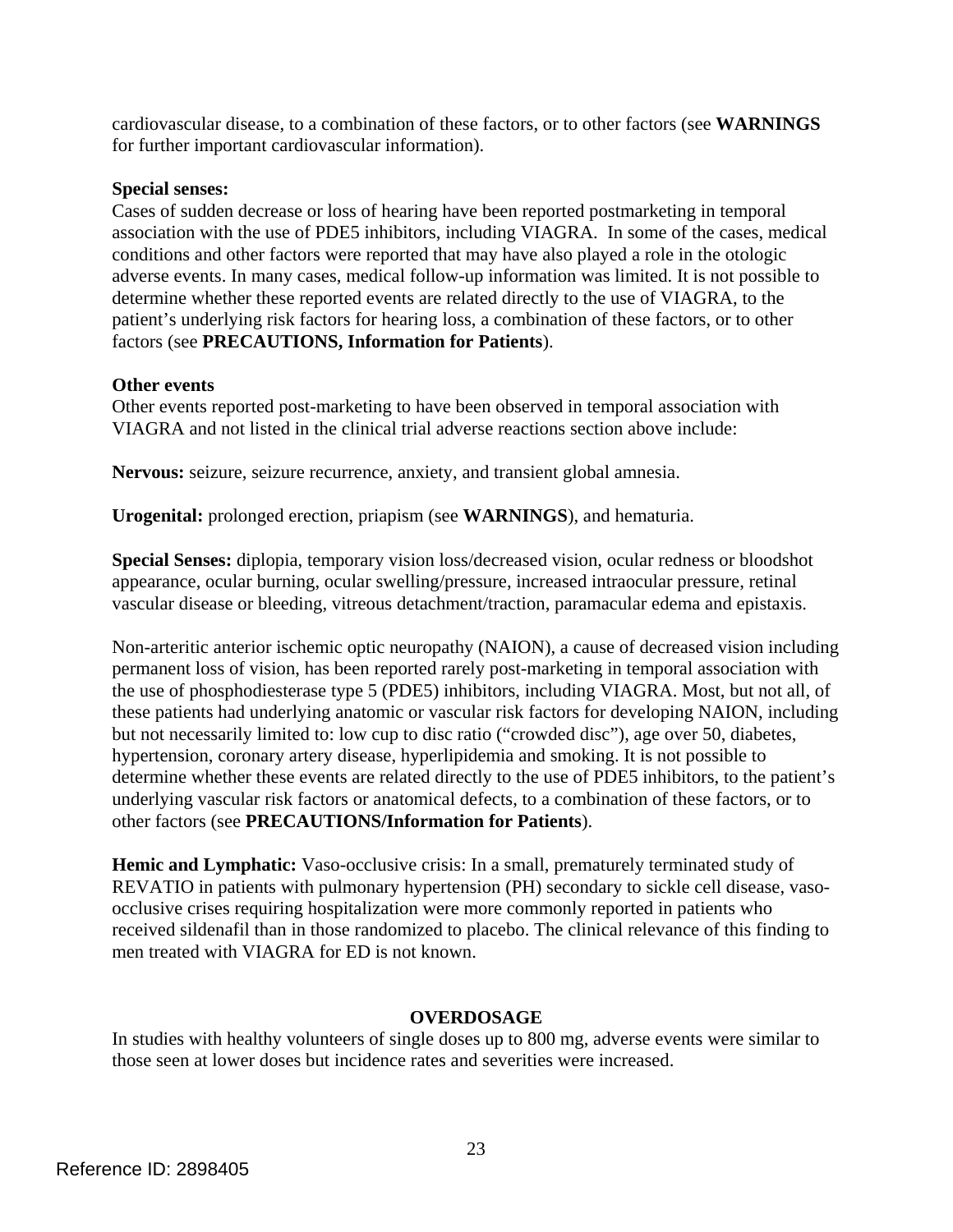In cases of overdose, standard supportive measures should be adopted as required. Renal dialysis is not expected to accelerate clearance as sildenafil is highly bound to plasma proteins and it is not eliminated in the urine.

#### **DOSAGE AND ADMINISTRATION**

For most patients, the recommended dose is 50 mg taken, as needed, approximately 1 hour before sexual activity. However, VIAGRA may be taken anywhere from 4 hours to 0.5 hour before sexual activity. Based on effectiveness and toleration, the dose may be increased to a maximum recommended dose of 100 mg or decreased to 25 mg. The maximum recommended dosing frequency is once per day.

The following factors are associated with increased plasma levels of sildenafil: age >65 (40% increase in AUC), hepatic impairment (e.g., cirrhosis, 80%), severe renal impairment (creatinine clearance <30 mL/min, 100%), and concomitant use of potent cytochrome P450 3A4 inhibitors [ketoconazole, itraconazole, erythromycin (182%), saquinavir (210%)]. Since higher plasma levels may increase both the efficacy and incidence of adverse events, a starting dose of 25 mg should be considered in these patients.

Ritonavir greatly increased the systemic level of sildenafil in a study of healthy, non-HIV infected volunteers (11-fold increase in AUC, see **Drug Interactions**.) Based on these pharmacokinetic data, it is recommended not to exceed a maximum single dose of 25 mg of VIAGRA in a 48 hour period.

VIAGRA was shown to potentiate the hypotensive effects of nitrates and its administration in patients who use nitric oxide donors or nitrates in any form is therefore contraindicated.

When VIAGRA is co-administered with an alpha-blocker, patients should be stable on alphablocker therapy prior to initiating VIAGRA treatment and VIAGRA should be initiated at the lowest dose (see **Drug Interactions**).

#### **HOW SUPPLIED**

VIAGRA<sup>®</sup> (sildenafil citrate) is supplied as blue, film-coated, rounded-diamond-shaped tablets containing sildenafil citrate equivalent to the nominally indicated amount of sildenafil as follows:

|               | $25 \text{ mg}$   | $50 \,\mathrm{mg}$ | $100 \text{ mg}$   |
|---------------|-------------------|--------------------|--------------------|
| Obverse       | VGR <sub>25</sub> | VGR <sub>50</sub>  | VGR <sub>100</sub> |
| Reverse       | <b>PFIZER</b>     | <b>PFIZER</b>      | PFIZER             |
| Bottle of 30  | NDC-0069-4200-30  | NDC-0069-4210-30   | NDC-0069-4220-30   |
| Bottle of 100 | N/A               | NDC-0069-4210-66   | NDC-0069-4220-66   |

**Recommended Storage:** Store at 25°C (77°F); excursions permitted to 15-30°C (59-86°F) [see USP Controlled Room Temperature].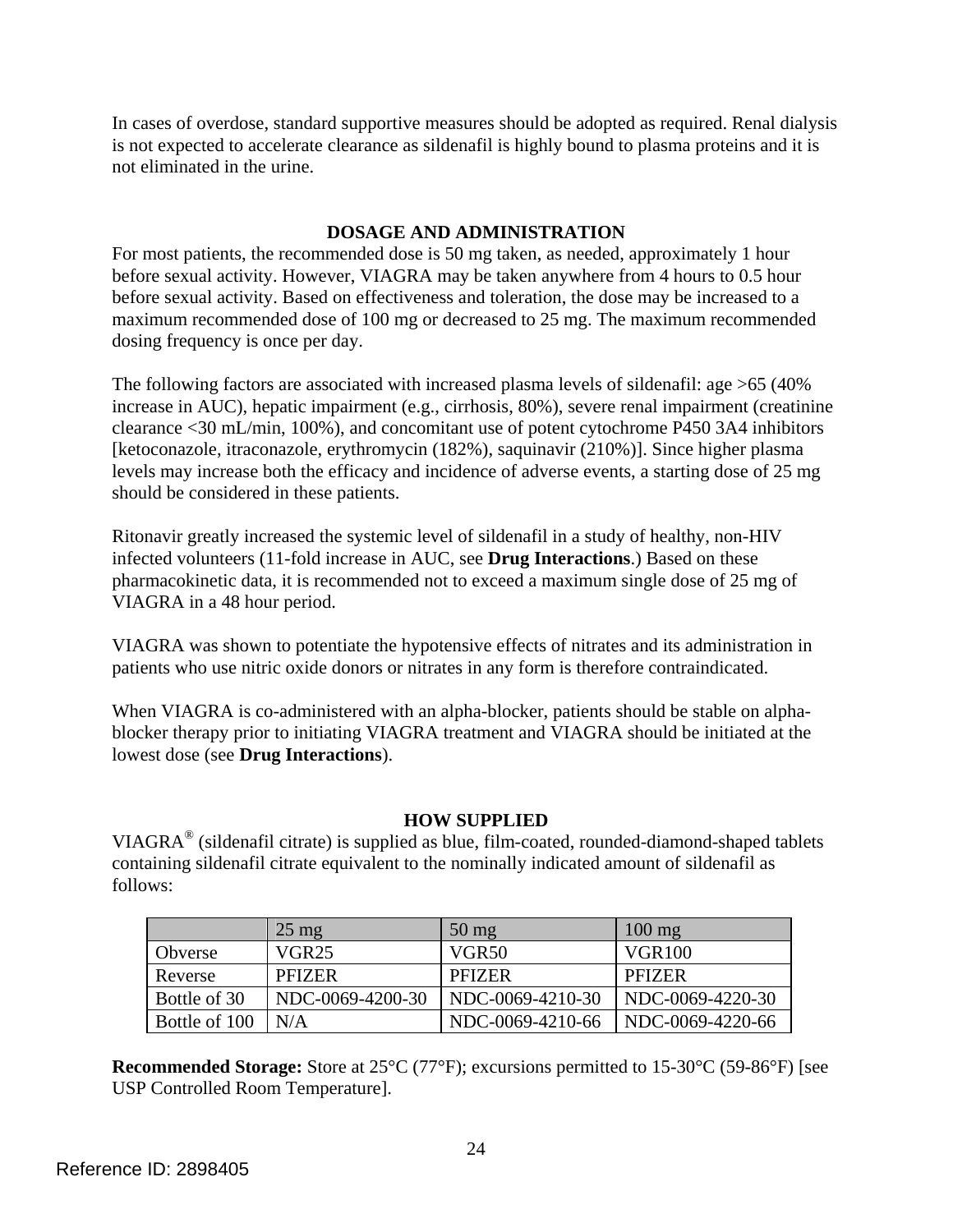Distributed by



LAB-0221-11.1 Revised January 2011

**®**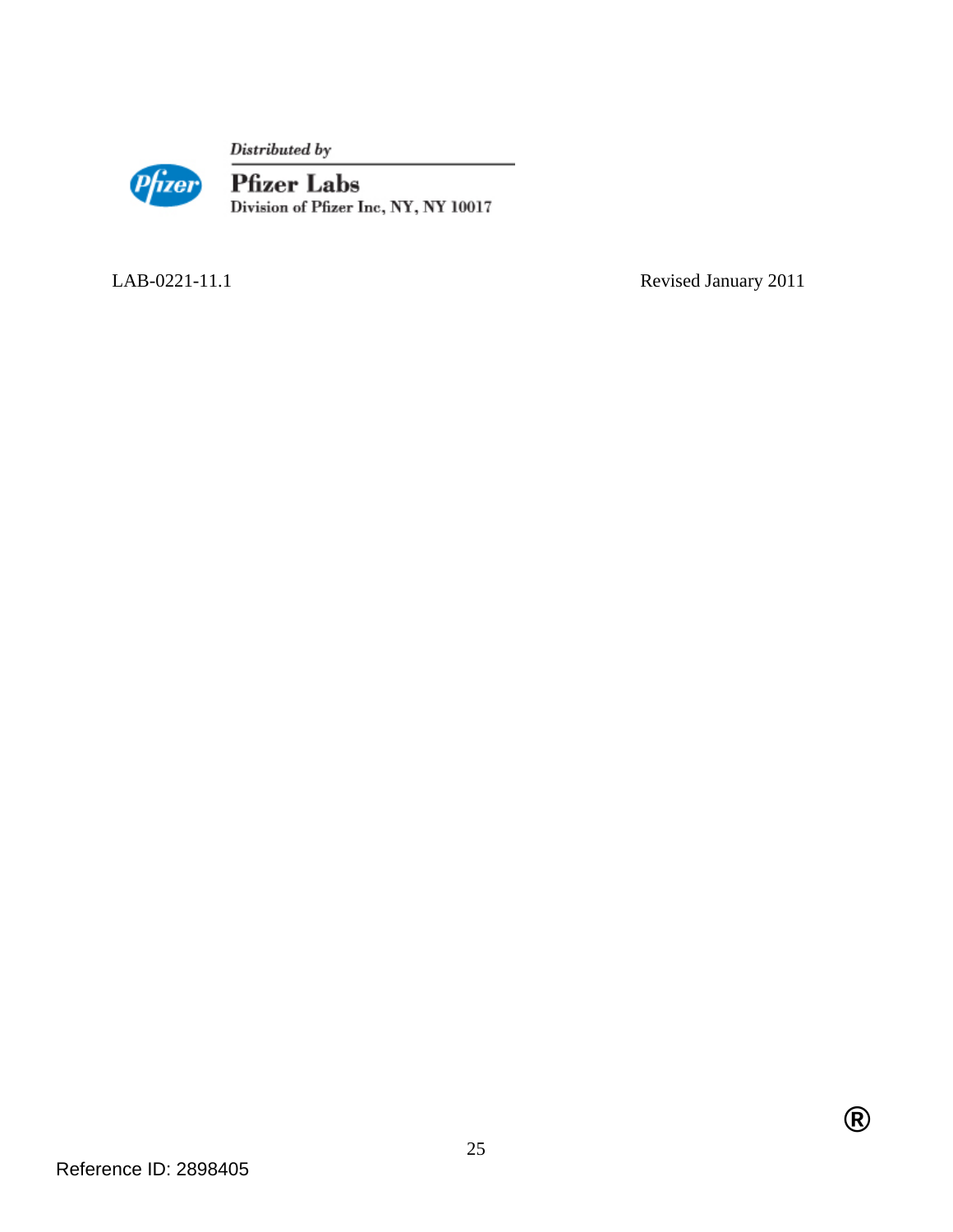

**This summary contains important information about VIAGRA®.** It is not meant to take the place of your doctor's instructions. Read this information carefully before you start taking VIAGRA. Ask your doctor or pharmacist if you do not understand any of this information or if you want to know more about VIAGRA.

This medicine can help many men when it is used as prescribed by their doctors. However, VIAGRA is not for everyone. It is intended for use only by men who have a condition called erectile dysfunction. **VIAGRA must never be used by men who are taking medicines that contain nitrates of any kind, at any time. This includes nitroglycerin. If you take VIAGRA with any nitrate medicine your blood pressure could suddenly drop to an unsafe or life threatening level.** 

## • **WHAT IS VIAGRA?**

VIAGRA is a pill used to treat erectile dysfunction (impotence) in men. It can help many men who have erectile dysfunction get and keep an erection when they become sexually excited (stimulated).

You will not get an erection just by taking this medicine. VIAGRA helps a man with erectile dysfunction get an erection only when he is sexually excited.

## • **HOW SEX AFFECTS THE BODY**

When a man is sexually excited, the penis rapidly fills with more blood than usual. The penis then expands and hardens. This is called an erection. After the man is done having sex, this extra blood flows out of the penis back into the body. The erection goes away. If an erection lasts for a long time (more than 6 hours), it can permanently damage your penis. You should call a doctor immediately if you ever have a prolonged erection that lasts more than 4 hours.

Some conditions and medicines interfere with this natural erection process. The penis cannot fill with enough blood. The man cannot have an erection. This is called erectile dysfunction if it becomes a frequent problem.

During sex, your heart works harder. Therefore sexual activity may not be advisable for people who have heart problems. Before you start any treatment for erectile dysfunction, ask your doctor if your heart is healthy enough to handle the extra strain of having sex. If you have chest pains, dizziness or nausea during sex, stop having sex and immediately tell your doctor you have had this problem.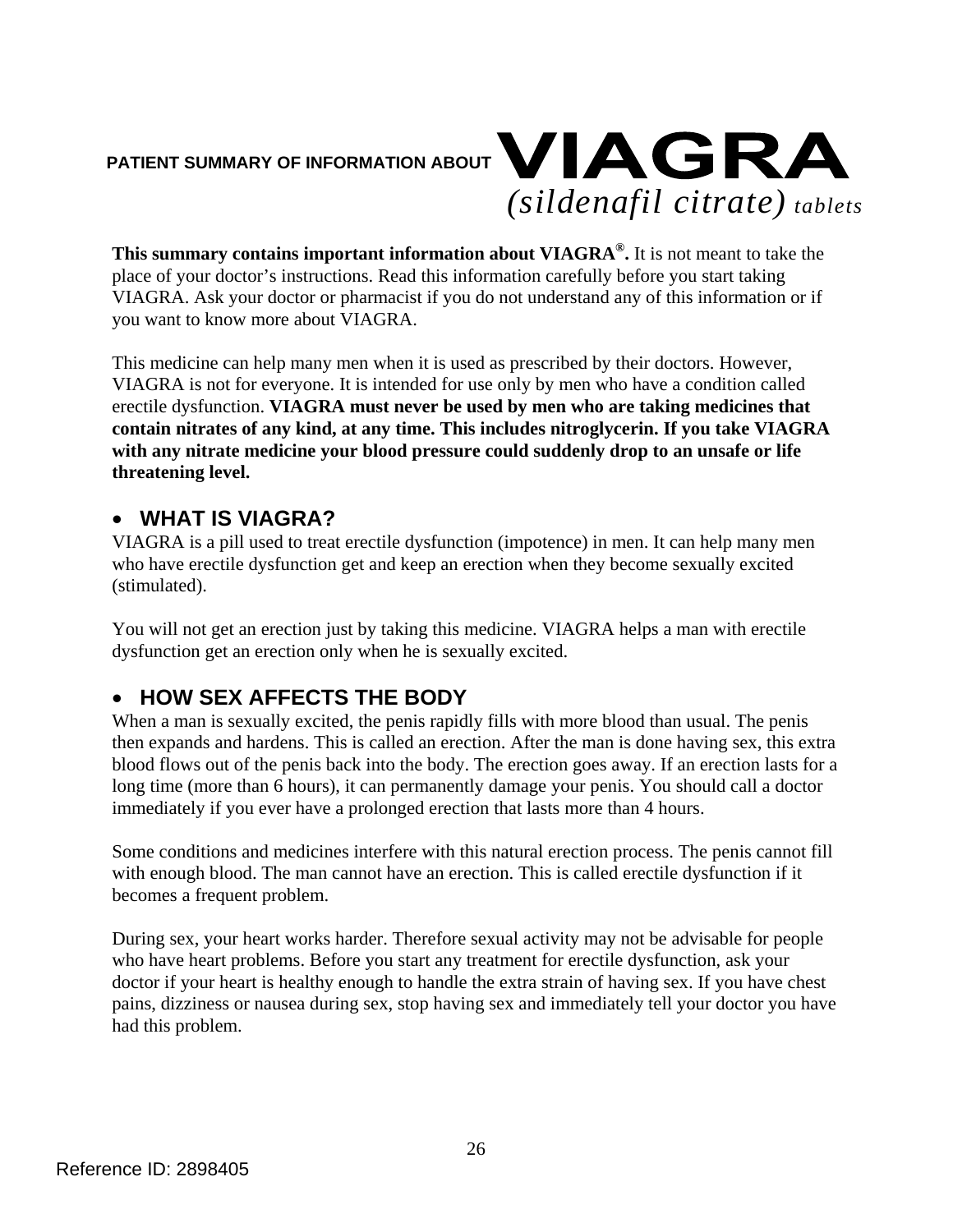## • **HOW VIAGRA WORKS**

VIAGRA enables many men with erectile dysfunction to respond to sexual stimulation. When a man is sexually excited, VIAGRA helps the penis fill with enough blood to cause an erection. After sex is over, the erection goes away.

## • **VIAGRA IS NOT FOR EVERYONE**

As noted above (*How Sex Affects the Body*), ask your doctor if your heart is healthy enough for sexual activity.

**If you take any medicines that contain nitrates – either regularly or as needed – you should never take VIAGRA.** If you take VIAGRA with any nitrate medicine or recreational drug containing nitrates, your blood pressure could suddenly drop to an unsafe level. You could get dizzy, faint, or even have a heart attack or stroke. Nitrates are found in many prescription medicines that are used to treat angina (chest pain due to heart disease) such as:

- nitroglycerin (sprays, ointments, skin patches or pastes, and tablets that are swallowed or dissolved in the mouth)
- isosorbide mononitrate and isosorbide dinitrate (tablets that are swallowed, chewed, or dissolved in the mouth)

Nitrates are also found in recreational drugs such as amyl nitrate or nitrite ("poppers"). If you are not sure if any of your medicines contain nitrates, or if you do not understand what nitrates are, ask your doctor or pharmacist.

VIAGRA is only for patients with erectile dysfunction. VIAGRA is not for newborns, children, or women. Do not let anyone else take your VIAGRA. VIAGRA must be used only under a doctor's supervision.

## • **WHAT VIAGRA DOES NOT DO**

- VIAGRA does not cure erectile dysfunction. It is a treatment for erectile dysfunction.
- VIAGRA does not protect you or your partner from getting sexually transmitted diseases, including HIV—the virus that causes AIDS.
- VIAGRA is not a hormone or an aphrodisiac.

## • **WHAT TO TELL YOUR DOCTOR BEFORE YOU BEGIN VIAGRA**

Only your doctor can decide if VIAGRA is right for you. VIAGRA can cause mild, temporary lowering of your blood pressure. You will need to have a thorough medical exam to diagnose your erectile dysfunction and to find out if you can safely take VIAGRA alone or with your other medicines. Your doctor should determine if your heart is healthy enough to handle the extra strain of having sex.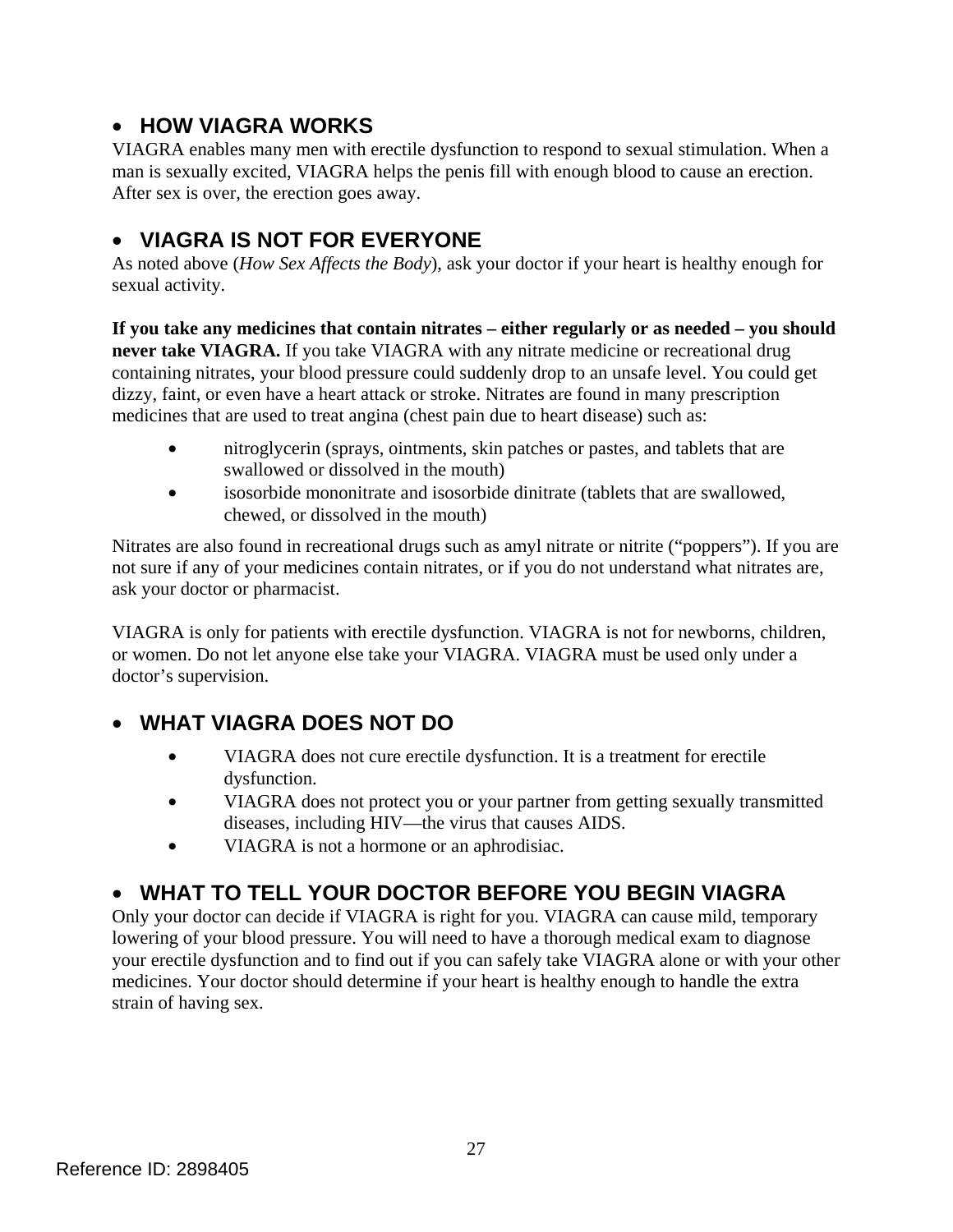Be sure to tell your doctor if you:

- have ever had any heart problems (e.g., angina, chest pain, heart failure, irregular heart beats, heart attack or narrowing of the aortic valve)
- have ever had a stroke
- have low or high blood pressure
- have ever had severe vision loss
- have a rare inherited eye disease called retinitis pigmentosa
- have ever had any kidney problems
- have ever had any liver problems
- have ever had any blood problems, including sickle cell anemia or leukemia
- are allergic to sildenafil or any of the other ingredients of VIAGRA tablets
- have a deformed penis, Peyronie's disease, or ever had an erection that lasted more than 4 hours
- have stomach ulcers or any types of bleeding problems
- are taking any other medicines

## • **VIAGRA AND OTHER MEDICINES**

Some medicines can change the way VIAGRA works. Tell your doctor about **any medicines**  you are taking. Do not start or stop taking any medicines before checking with your doctor or pharmacist. This includes prescription and nonprescription medicines or remedies:

- Remember, VIAGRA should never be used with medicines that contain nitrates (see *VIAGRA Is Not for Everyone*).
- If you are taking medicines called alpha-blockers for the treatment of high blood pressure or prostate problems, your blood pressure could suddenly drop. You could get dizzy or faint.
- • If you are taking a protease inhibitor, your dose may be adjusted (please see *Finding the Right Dose for You*).
- VIAGRA should not be used with any other medical treatments that cause erections. These treatments include pills, medicines that are injected or inserted into the penis, implants or vacuum pumps.
- VIAGRA contains sildenafil, which is the same medicine found in another drug called REVATIO. REVATIO is used to treat a rare disease called pulmonary arterial hypertension. VIAGRA should not be used with REVATIO.

## • **FINDING THE RIGHT DOSE FOR YOU**

VIAGRA comes in different doses (25 mg, 50 mg and 100 mg). If you do not get the results you expect, talk with your doctor. You and your doctor can determine the dose that works best for you.

- Do not take more VIAGRA than your doctor prescribes.
- If you think you need a larger dose of VIAGRA, check with your doctor.
- VIAGRA should not be taken more than once a day.

Your doctor may prescribe a lower dose of VIAGRA in certain circumstances. For example: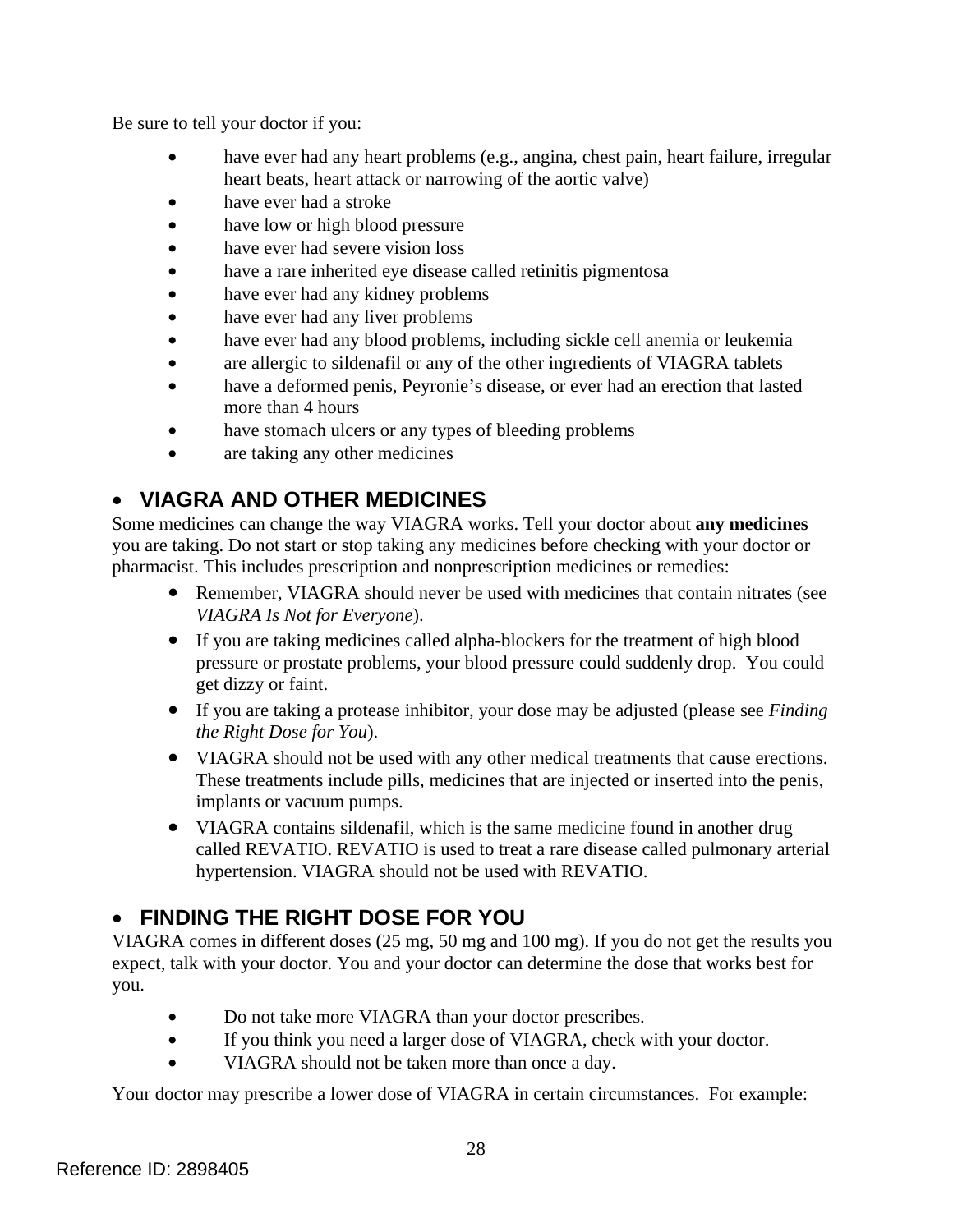- If you are older than age 65, or have serious liver or kidney problems, your doctor may start you at the lowest dose (25 mg) of VIAGRA.
- If you are taking protease inhibitors, such as for the treatment of HIV, your doctor may recommend a 25 mg dose and may limit you to a maximum single dose of 25 mg of VIAGRA in a 48 hour period.
- If you have prostate problems or high blood pressure for which you take medicines called alpha blockers, your doctor may start you on a lower dose of VIAGRA.

## • **HOW TO TAKE VIAGRA**

Take VIAGRA about one hour before you plan to have sex. Beginning in about 30 minutes and for up to 4 hours, VIAGRA can help you get an erection if you are sexually excited. If you take VIAGRA after a high-fat meal (such as a cheeseburger and french fries), the medicine may take a little longer to start working. VIAGRA can help you get an erection when you are sexually excited. You will not get an erection just by taking the pill.

## • **POSSIBLE SIDE EFFECTS**

Like all medicines, VIAGRA can cause some side effects. These effects are usually mild to moderate and usually don't last longer than a few hours. Some of these side effects are more likely to occur with higher doses. The most common side effects of VIAGRA are headache, flushing of the face, and upset stomach. Less common side effects that may occur are temporary changes in color vision (such as trouble telling the difference between blue and green objects or having a blue color tinge to them), eyes being more sensitive to light, or blurred vision.

In rare instances, men taking PDE5 inhibitors (oral erectile dysfunction medicines, including VIAGRA) reported a sudden decrease or loss of vision in one or both eyes. It is not possible to determine whether these events are related directly to these medicines, to other factors such as high blood pressure or diabetes, or to a combination of these. If you experience sudden decrease or loss of vision, stop taking PDE5 inhibitors, including VIAGRA, and call a doctor right away.

In rare instances, men have reported an erection that lasts many hours. You should call a doctor immediately if you ever have an erection that lasts more than 4 hours. If not treated right away, permanent damage to your penis could occur (see *How Sex Affects the Body*).

Sudden loss or decrease in hearing, sometimes with ringing in the ears and dizziness, has been rarely reported in people taking PDE5 inhibitors, including VIAGRA. It is not possible to determine whether these events are related directly to the PDE5 inhibitors, to other diseases or medications, to other factors, or to a combination of factors. If you experience these symptoms, stop taking VIAGRA and contact a doctor right away.

Heart attack, stroke, irregular heart beats, and death have been reported rarely in men taking VIAGRA. Most, but not all, of these men had heart problems before taking this medicine. It is not possible to determine whether these events were directly related to VIAGRA.

VIAGRA may cause other side effects besides those listed on this sheet. If you want more information or develop any side effects or symptoms you are concerned about, call your doctor.